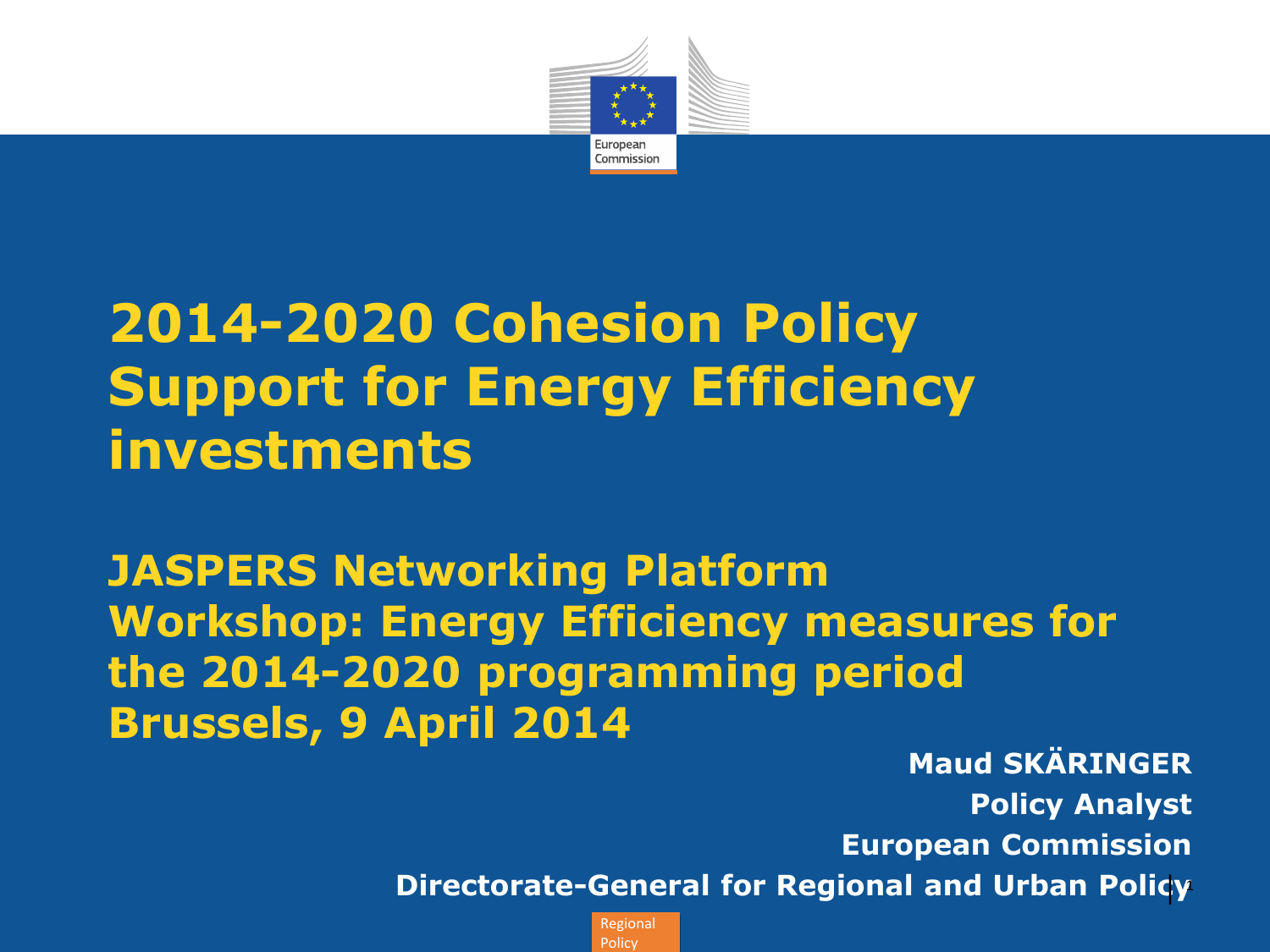

# **Overall context for Cohesion Policy investments in Energy Efficiency 2014-2020**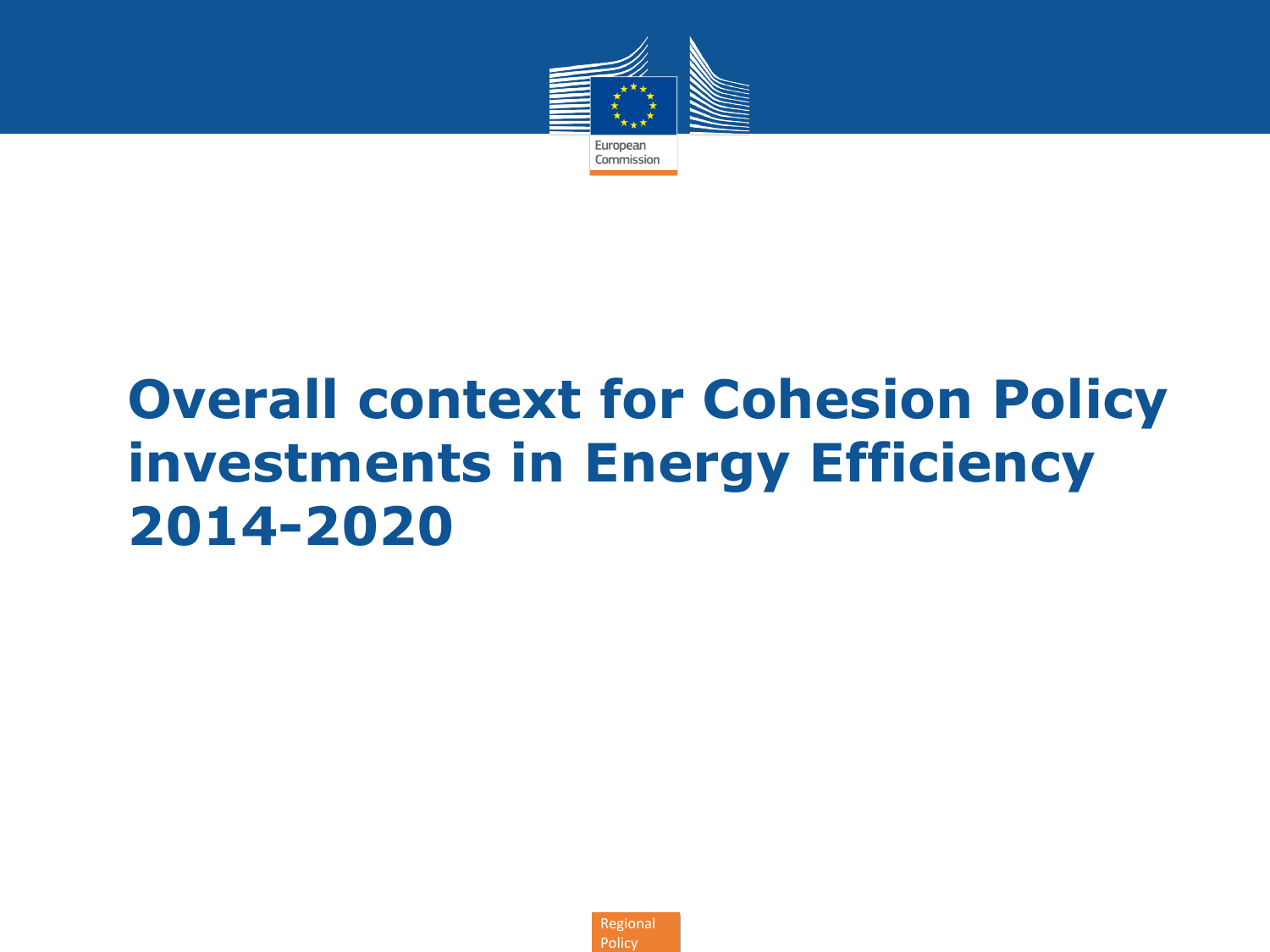

**Cohesion Policy 2014-2020 – Sustainable Energy**

- **ERDF and CF** to allocate some 27 billion € (estimate!) to investments in **energy efficiency and renewable energy, smart distribution grids and sustainable urban mobility**, including **research and innovation** (only ERDF) in those areas in **complementarity with Horizon 2020**.
- **ERDF** support also, mainly in less developed regions, to remove bottlenecks in key network infrastructures, including **smart distribution, storage and transmission systems**, in **complementarity with the Connecting Europe Facility**.
- Regional **Policy** • **ESF** support to ensure that people can adapt, through **acquiring appropriate skills** and through **lifelong learning opportunities**, to new challenges such as the **transition to a low-carbon and more energyefficient economy**.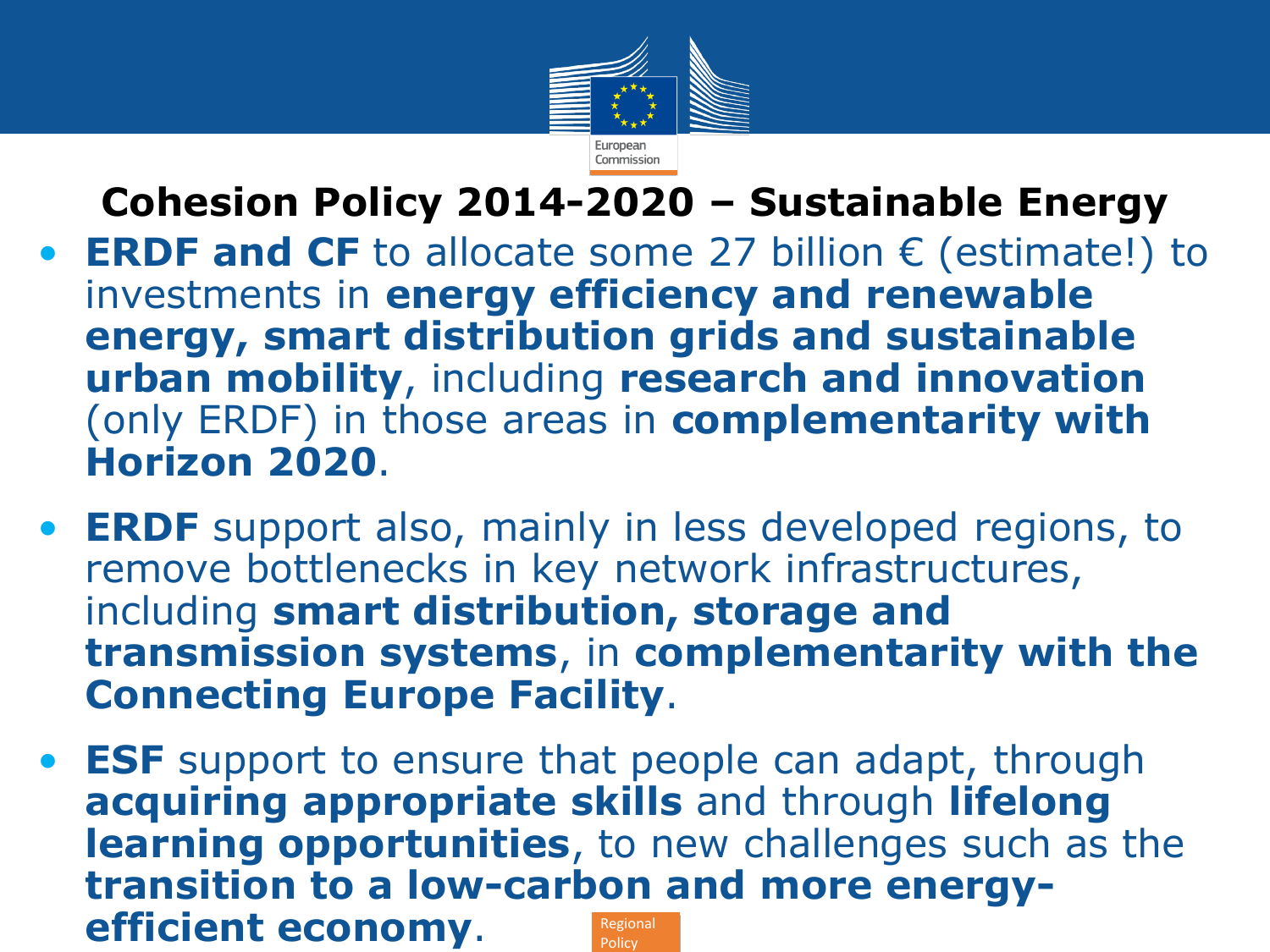

## **Investments in Energy Efficiency in 2014-2020 Cohesion Policy**

**TO 4 – Shift to a low-carbon economy – Investment priorities most relevant for energy efficiency measures:**

- Promoting energy efficiency (EE) and renewable energy (RES) use in enterprises
- Supporting EE, smart energy management and RES use in public infrastructures, including in public buildings, and in the housing sector
- Promoting research and innovation in and adoption of low-carbon technologies (ERDF only)

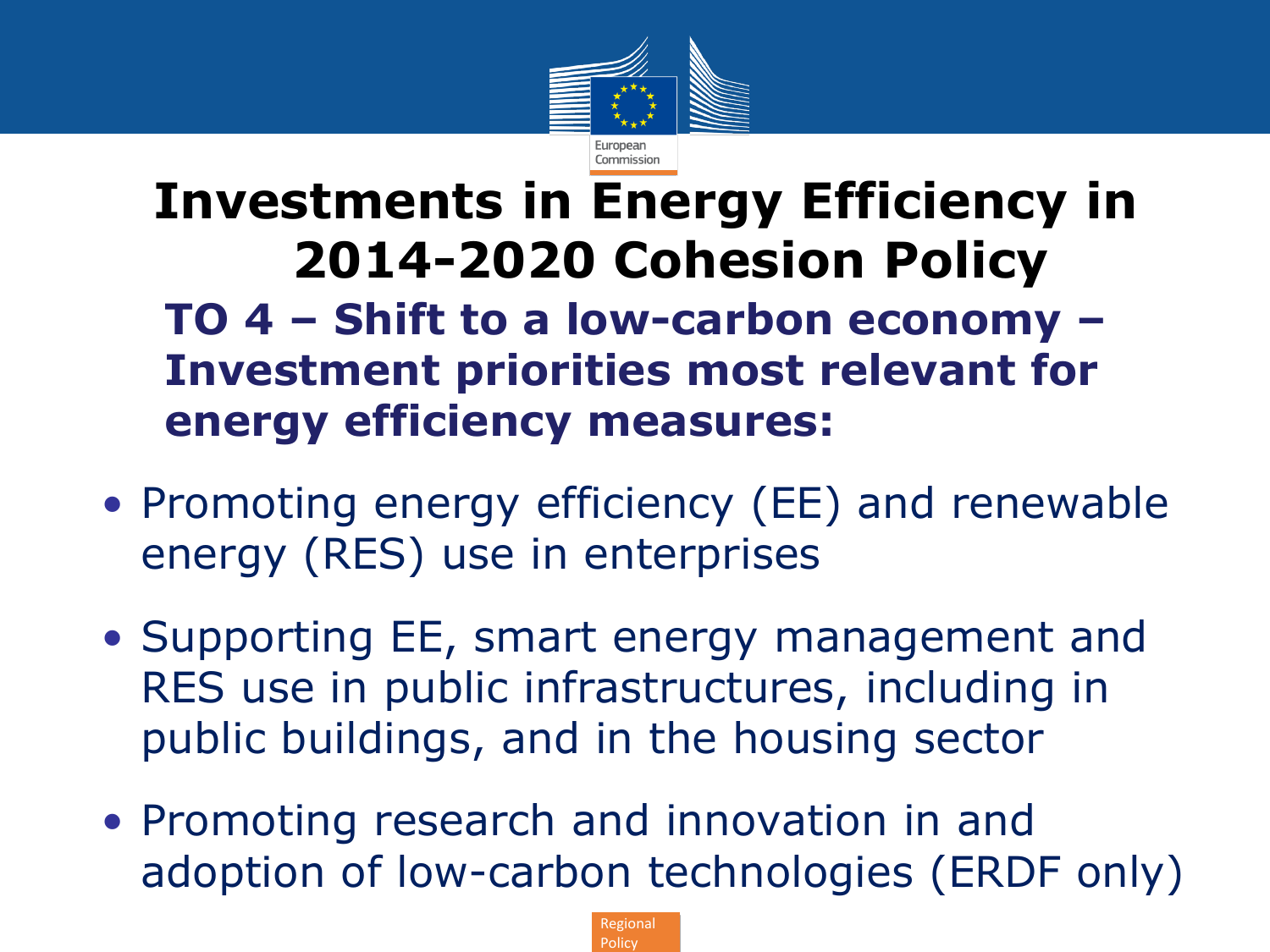

## **Why focus Cohesion Policy support on Sustainable Energy in Buildings?**

#### **A WIN-WIN-WIN OPPORTUNITY:**

**Regional Development/Social Cohesion/Energy Savings**

- **Creating new and sustainable jobs;**
- **Building local and regional capacities;**
- **Creating local opportunities for R&D and innovation;**
- **Lowering energy consumption and improving security of energy supply;**
- **Reducing energy costs and alleviating energy poverty (in the case of residential buildings);**
- **Improving the quality of residential/public/ commercial buildings;**

Policy

**improving the local environment.** • **Reducing greenhouse gas emissions and**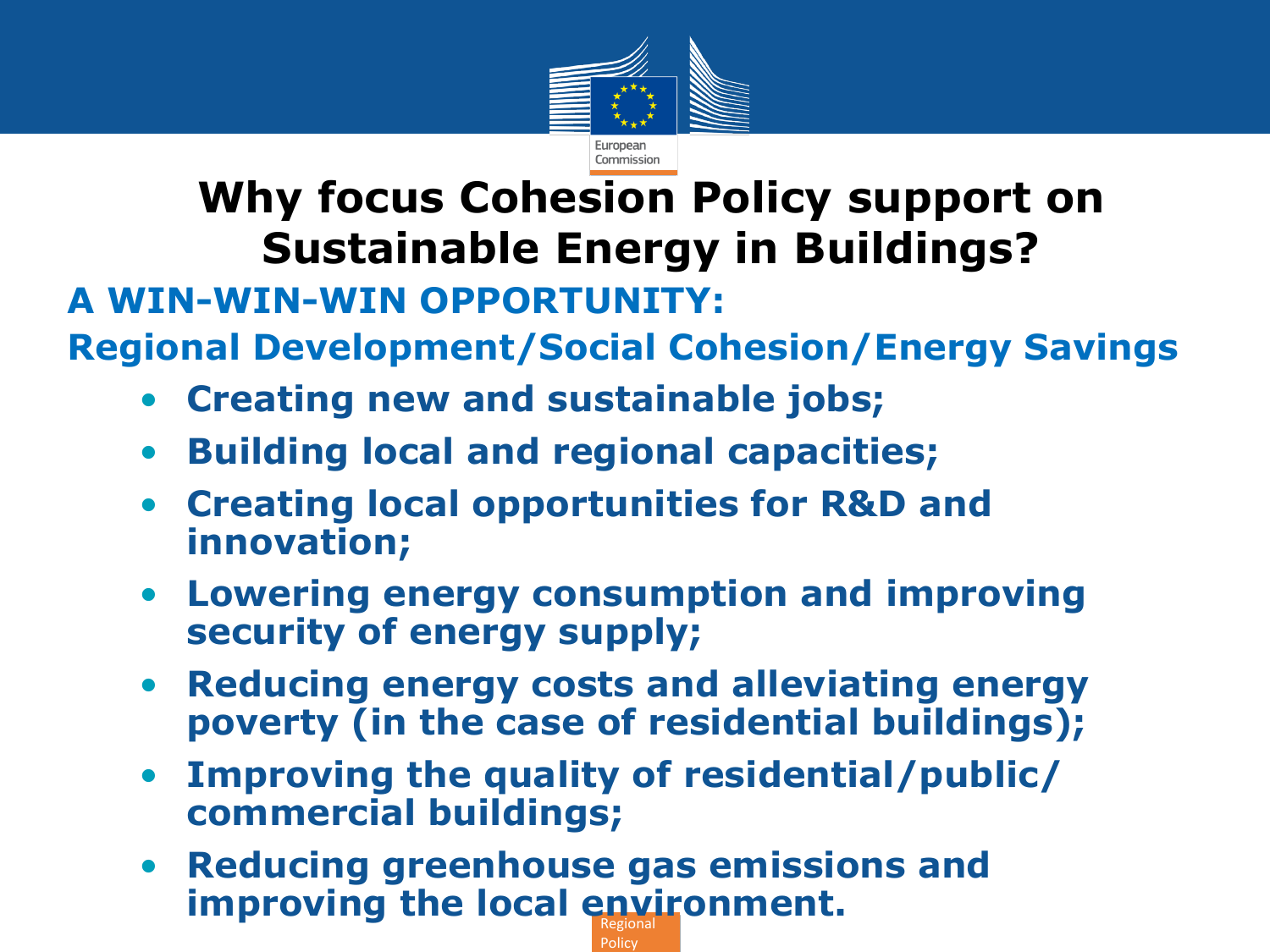

## **Implementation principles for Cohesion Policy Energy Efficiency investments**

- Ensure that **public funding complements private investments**, leveraging it and not crowding it out
- Consider creating value for energy savings through **market mechanisms** before public funding (energy saving obligations, energy service companies (ESCOs)…)
- **Financial instruments** to be used where potential for private revenue or cost savings is sufficient
- **Grants** to be used **primarily for social objectives, to support innovative technologies and investments going beyond minimum energy requirements**, thus making sure that energy savings and GHG emission reductions are above those with "business as usual"

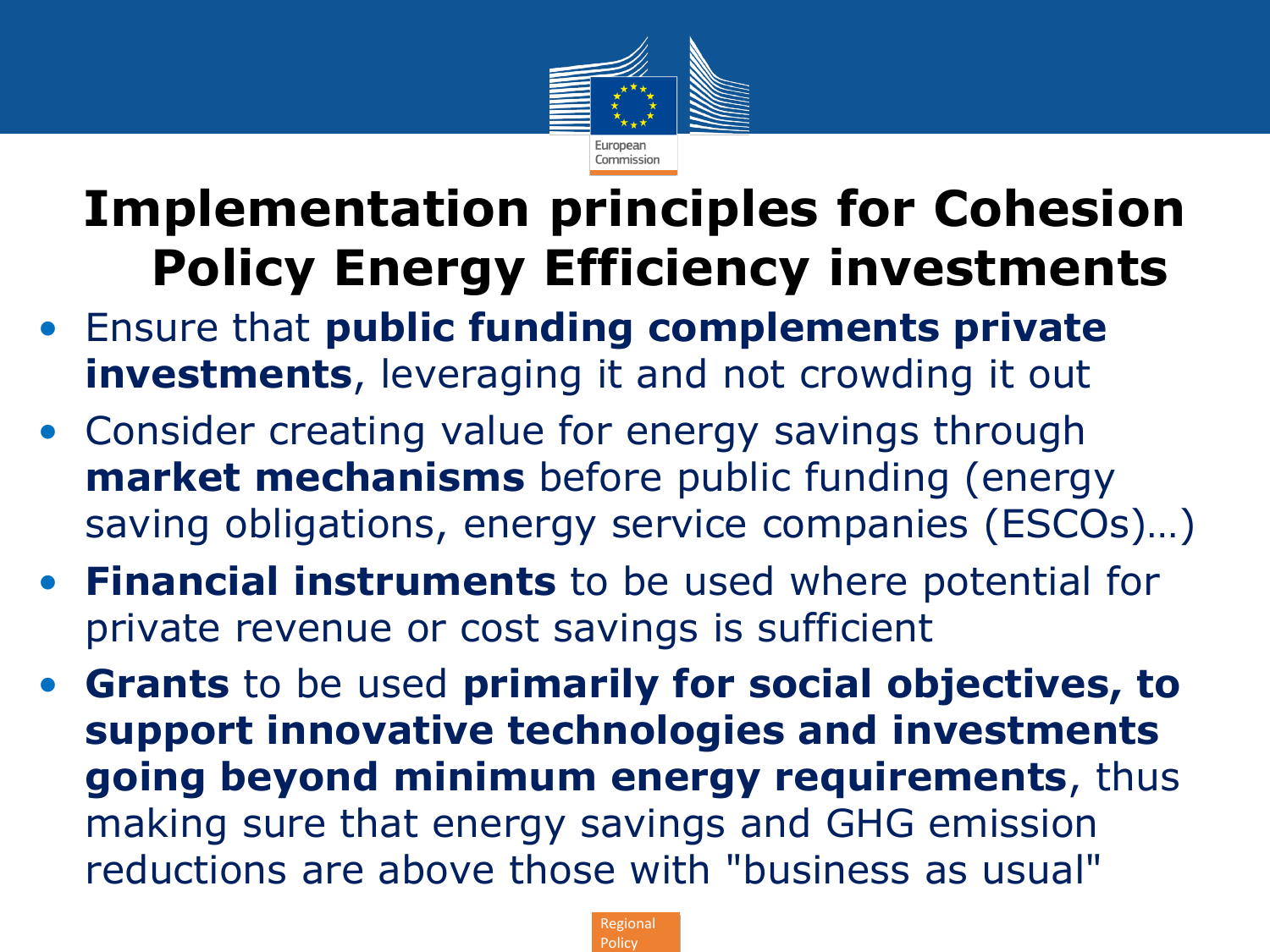

## **Common indicators – Low carbon economy**

- Additional capacity of renewable energy production (MW)
- Number of households with improved energy consumtion classification
- Decrease of primary energy consumption of public buildings (kWh/year)
- Number of additional energy users connected to smart grids
- Estimated annual decrease of GHG (tonnes of  $CO<sub>2</sub>$  equivalents)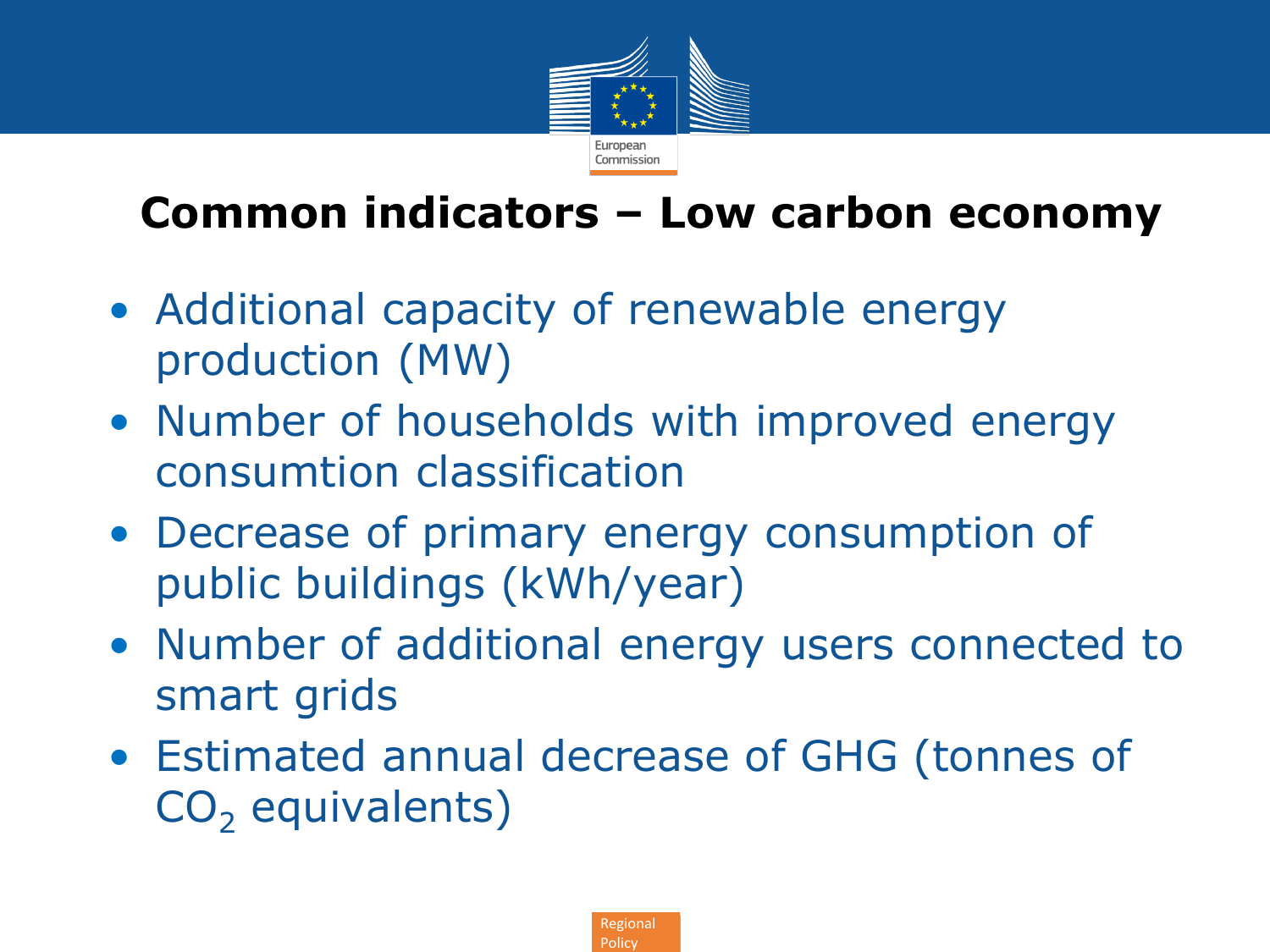

# **Ex ante conditionality for investments in supporting EE, smart energy management and RES use in public infrastructures, including in public buildings, and in the housing sector**

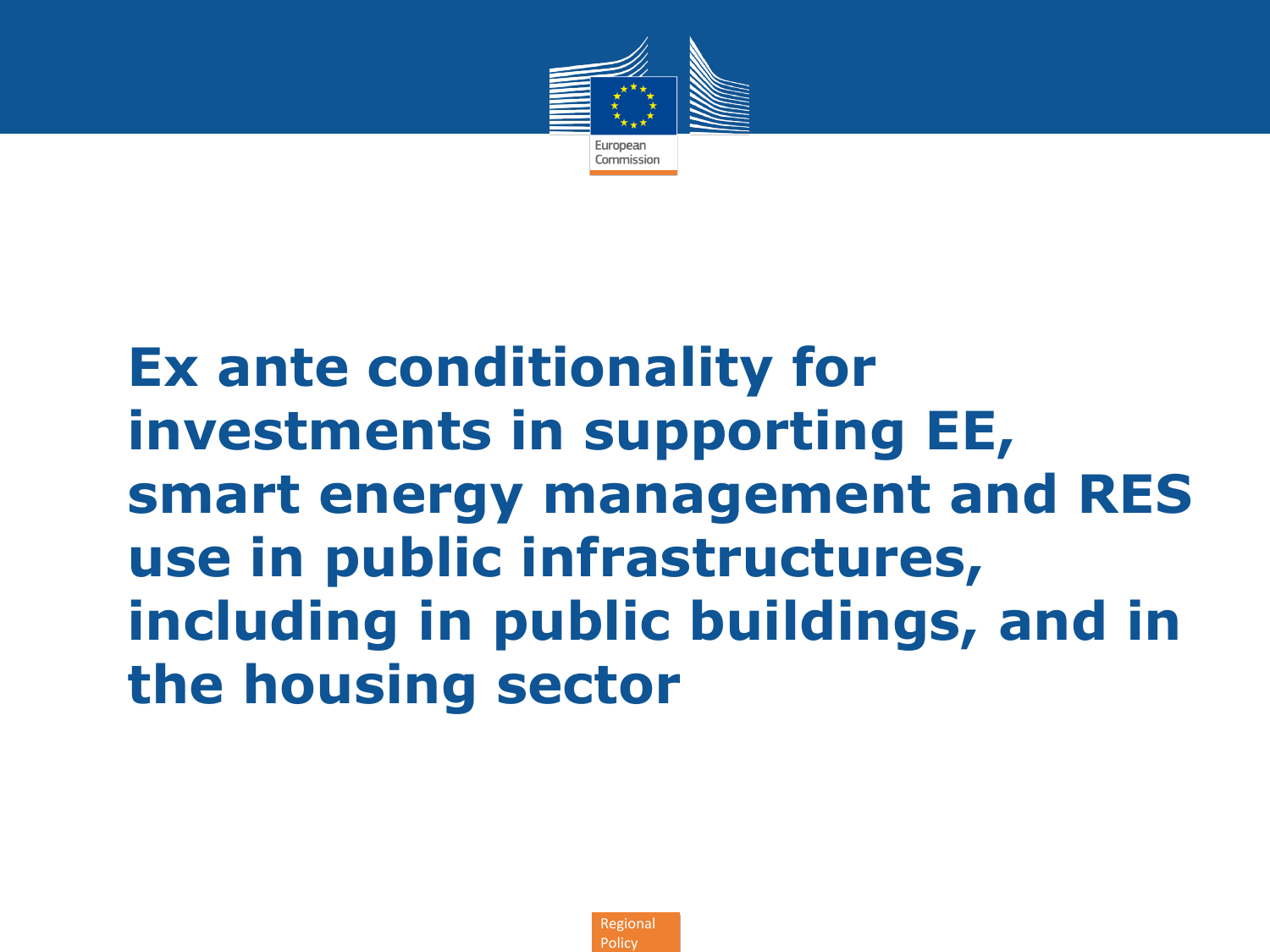

# **Ex-ante conditionality 4.1**

• Actions have been carried out to promote costeffective improvements of energy end use efficiency and cost-effective investment in energy efficiency when constructing or renovating buildings.

## Criteria for fulfilment:

The actions are:

- Measures to ensure minimum requirements are in place related to the energy performance of buildings consistent with Art. 3, 4 and 5 of Directive 2010/31/EU.
- Measures necessary to establish a system of certification of the energy performance of buildings consistent with Art. 11 of Directive 2010/31/EU.
- Measures to ensure strategic planning on energy efficiency, consistent with Art. 3 of Directive 2012/27/EU
- Regional • Measures consistent with Art. 13 of Directive 2006/32/EC to ensure the provision to final customers of individual meters in so far as it is technically possible, financially reasonable and proportionate in relation to the potential energy savings.

**Policy**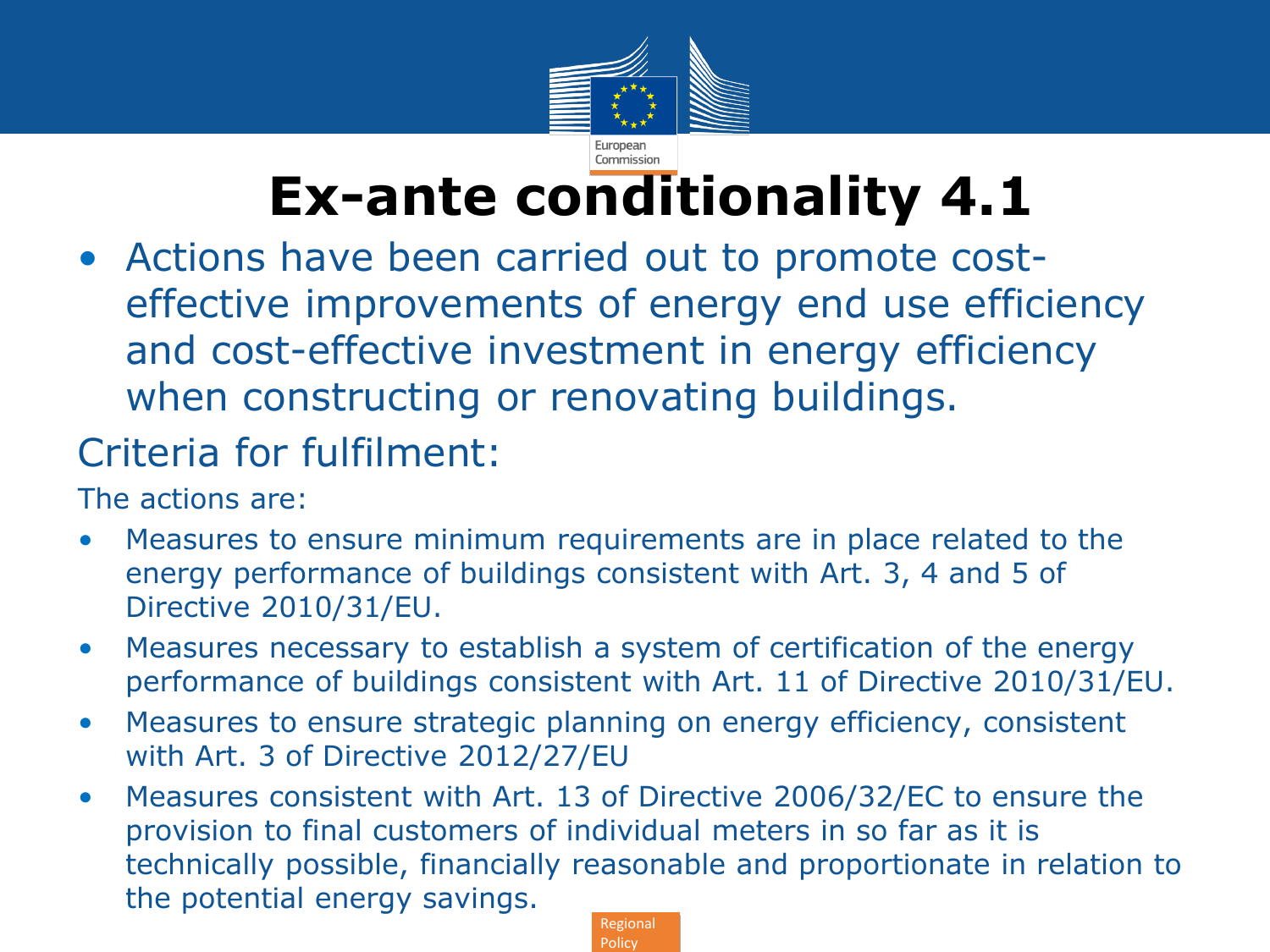

# **Financial Instruments 2014-2020**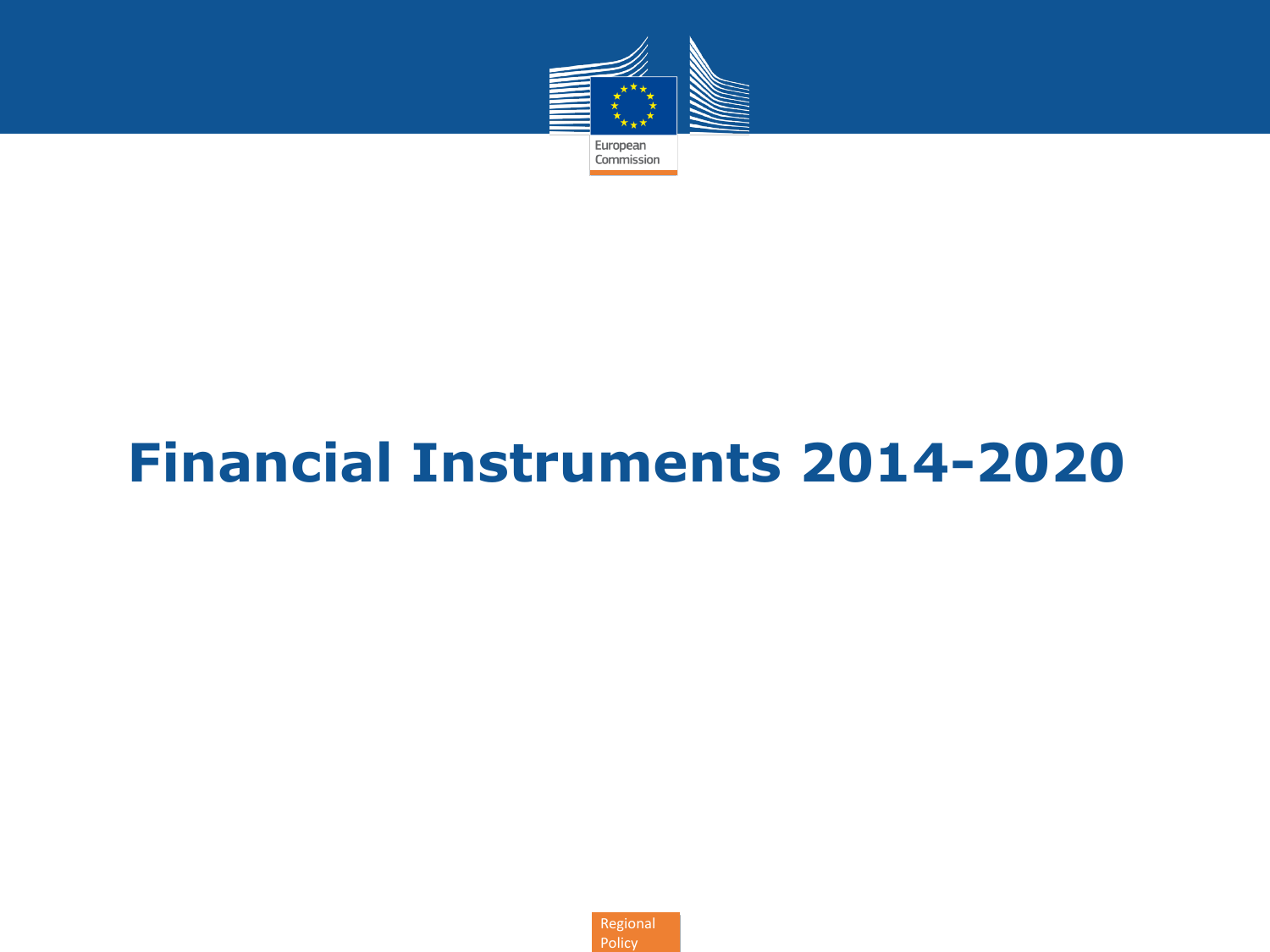

## **Financial Instruments (FIs) 2007-2013: Where we are (end of 2012)**

- Scope (SMEs, urban regeneration, EE/RES since 2009 up to 4% of national ERDF allocations also in existing housing to support social cohesion)
- 25 Member States 8 for EE/RES (BG, CZ, DK, EE, EL, IT, NL, UK)
- $€12.5$  billion of programme funding through FIs  $€444$ million for EE/RES
- €8.3 billion Structural Funds €300 million for EE/RES
- 870 specific funds  $-$  16 for EE/RES = 2%
- €4.7 billion of programme contributions disbursed to final recipients -  $\epsilon$ 90 million for EE/RES = 13,392 loans

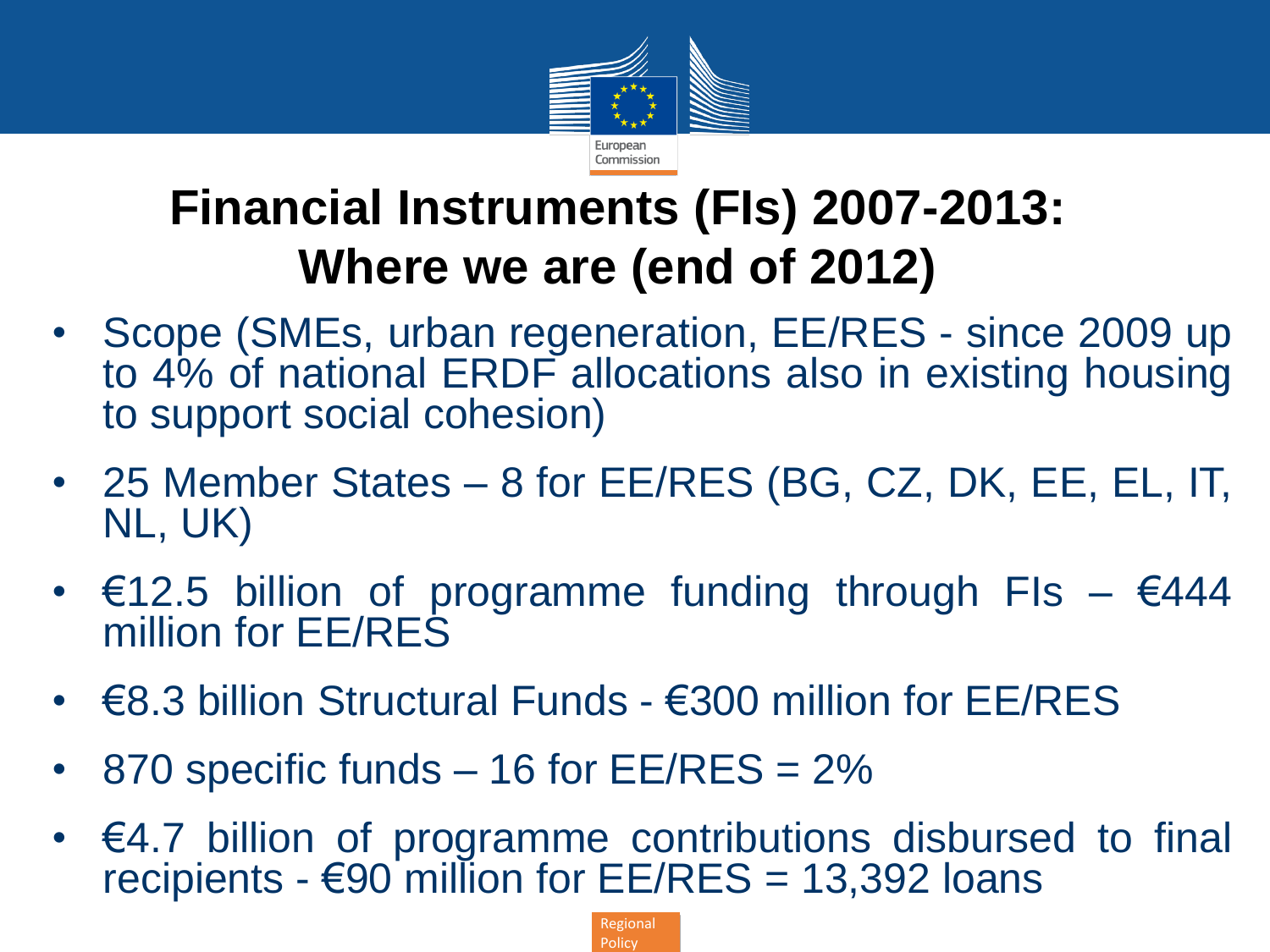

## **Financial instruments 2014-2020**

### **Wider scope:**

- **→ Common provisions cover all five Funds: ERDF, ESF,** Cohesion Fund, EAFRD and EMFF
- **→ Expansion to all thematic objectives & priorities foreseen by** OPs
- **→ Support investments expected to be financially viable which** do not give rise to sufficient funding from market sources

#### **Ex-ante assessment:**

- $\supset$  Must be carried out prior to decision to support financial instruments, including:
	- rationale/additionality against existing market gaps and demand/supply

**Policy** 

- value added, potential additional public and private sector involvement
- Regional target final recipients, products and indicators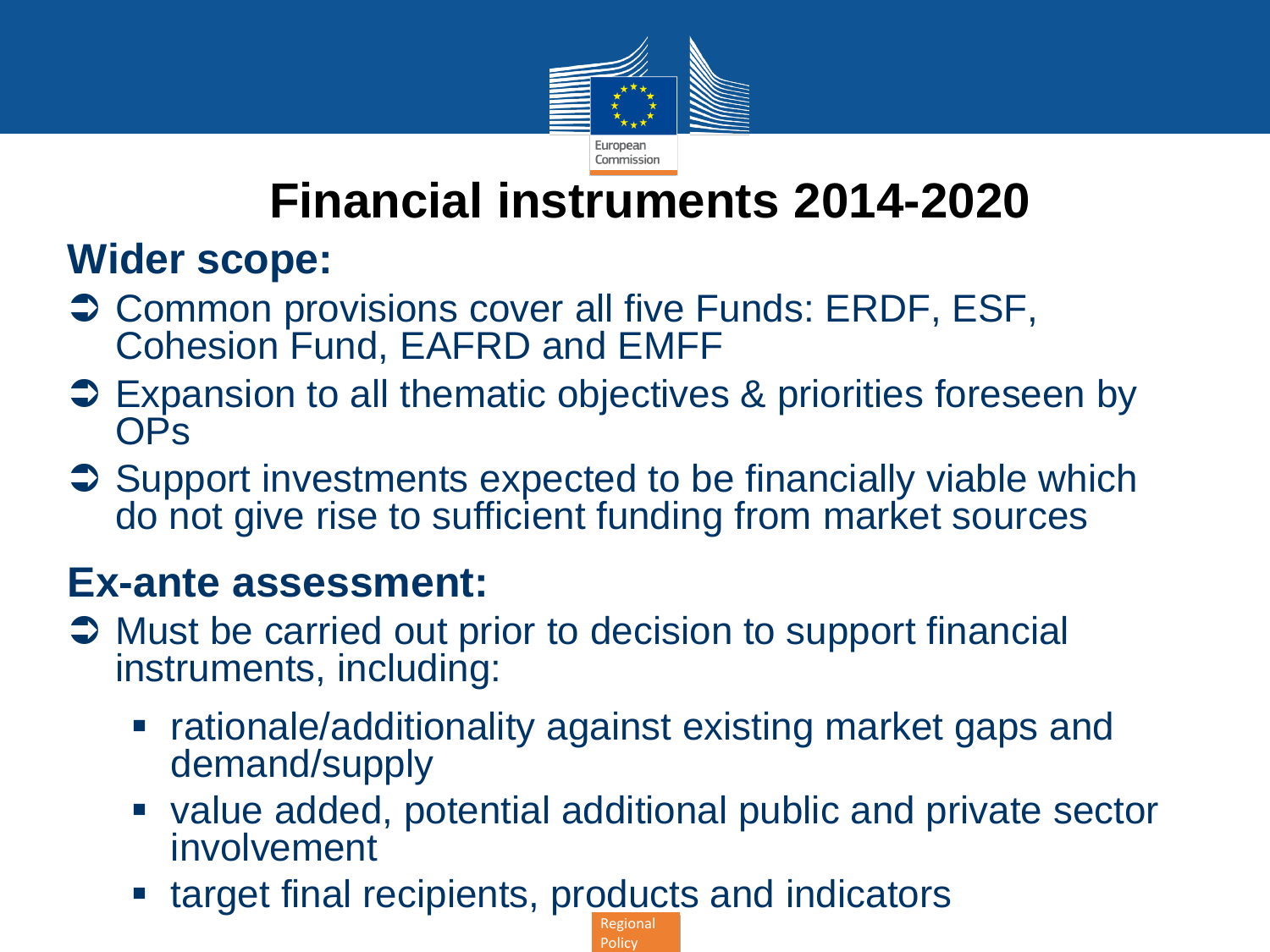

## **Financial instruments 2014-2020**

#### **More implementation options for managing authorities (MAs):**

- **Traditional implementation**: MA sets up a FI at national, regional, transnational or cross-border level:
- Tailor-made instruments (cf 2007-2013)
- Standardised "off-the-shelf" instruments , quick roll-out
- **→ MA can contribute OP allocations to EU level instrument (COSME, Horizon, "SME Initiative")**
- **MA can implement loans or guarantees directly (or through intermediate body) without formal set-up of a fund**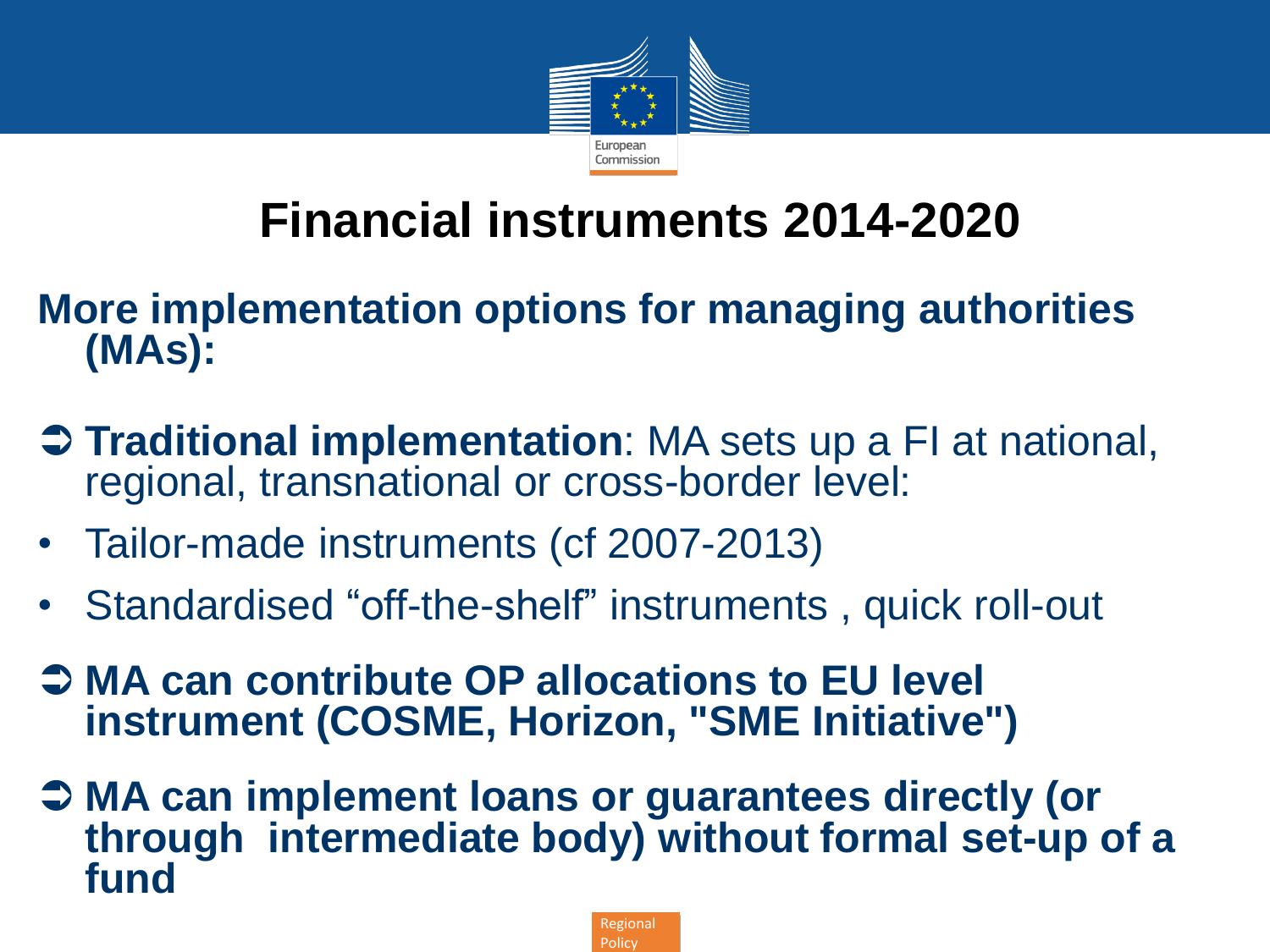

# **Financial instruments 2014-2020: "Off-the-shelf"**

## **Objectives**

- $\triangleright$  Help managing authorities to deliver faster and safer financial means to the final recipients
- $\triangleright$  Alignment and complementarity with the EU level instruments (no overlapping but complementary)
- $\triangleright$  Combining public and private resources, seek for leverage EU (and/or public) contributions
- $\triangleright$  Switch from grant dependency to a more sustainable way of project finance

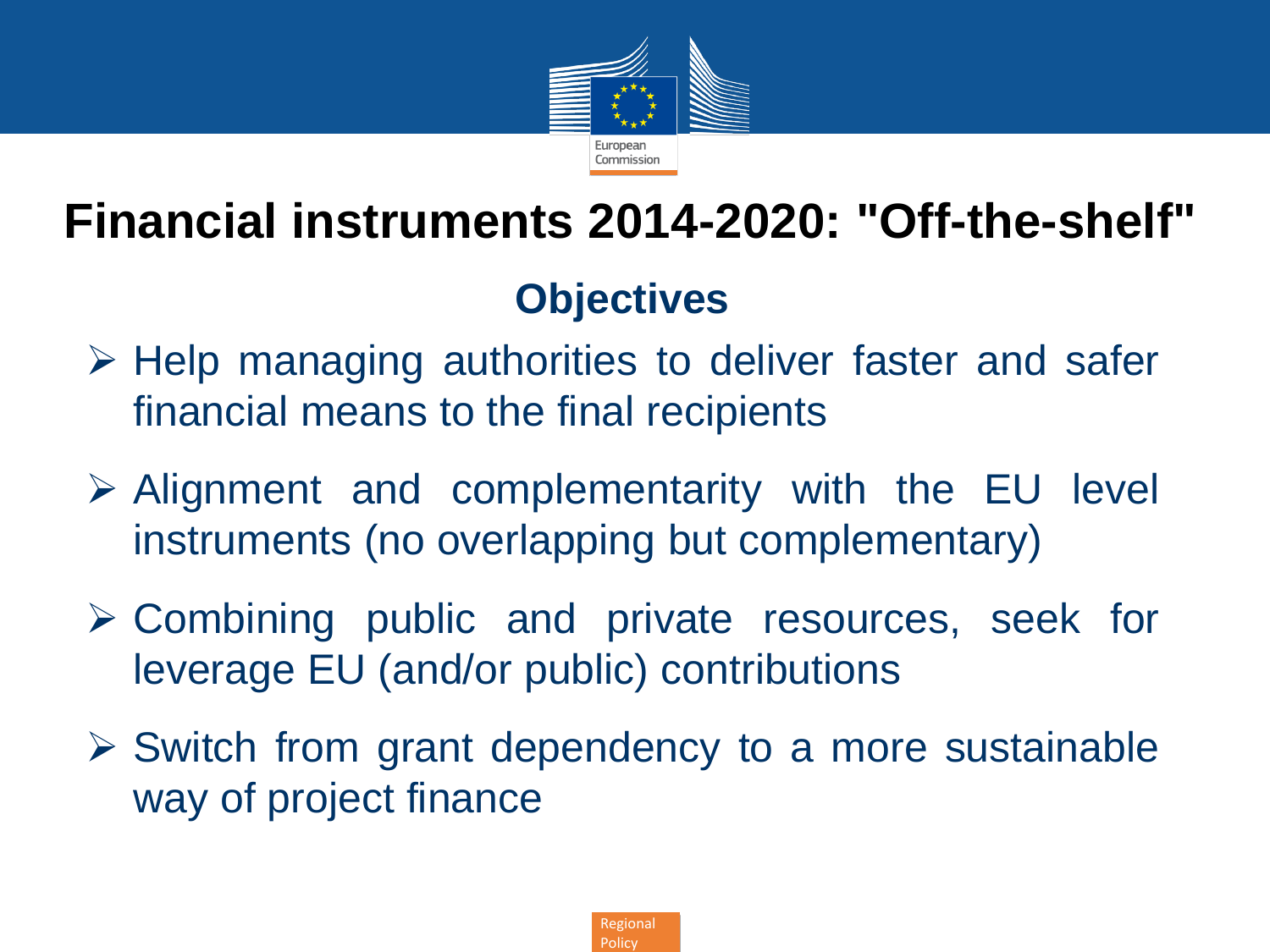

## **Principles Financial instruments 2014-2020: "Off-the-shelf"**

- $\triangleright$  Not mandatory
- Managing authority can decide either to select directly financial intermediaries or to pass OP contribution through a public fund of funds
- $\triangleright$  Pre-defined but still flexible: keep adaptability to the needs of various type of regions
- $\triangleright$  Focus on the most commonly used type of instruments
- $\triangleright$  Compatibility with state aid rules (no need for notifications)
- $\triangleright$  Implementation of the instruments according to market practice
- $\triangleright$  Grant for technical support up to 5% of the ESIF contribution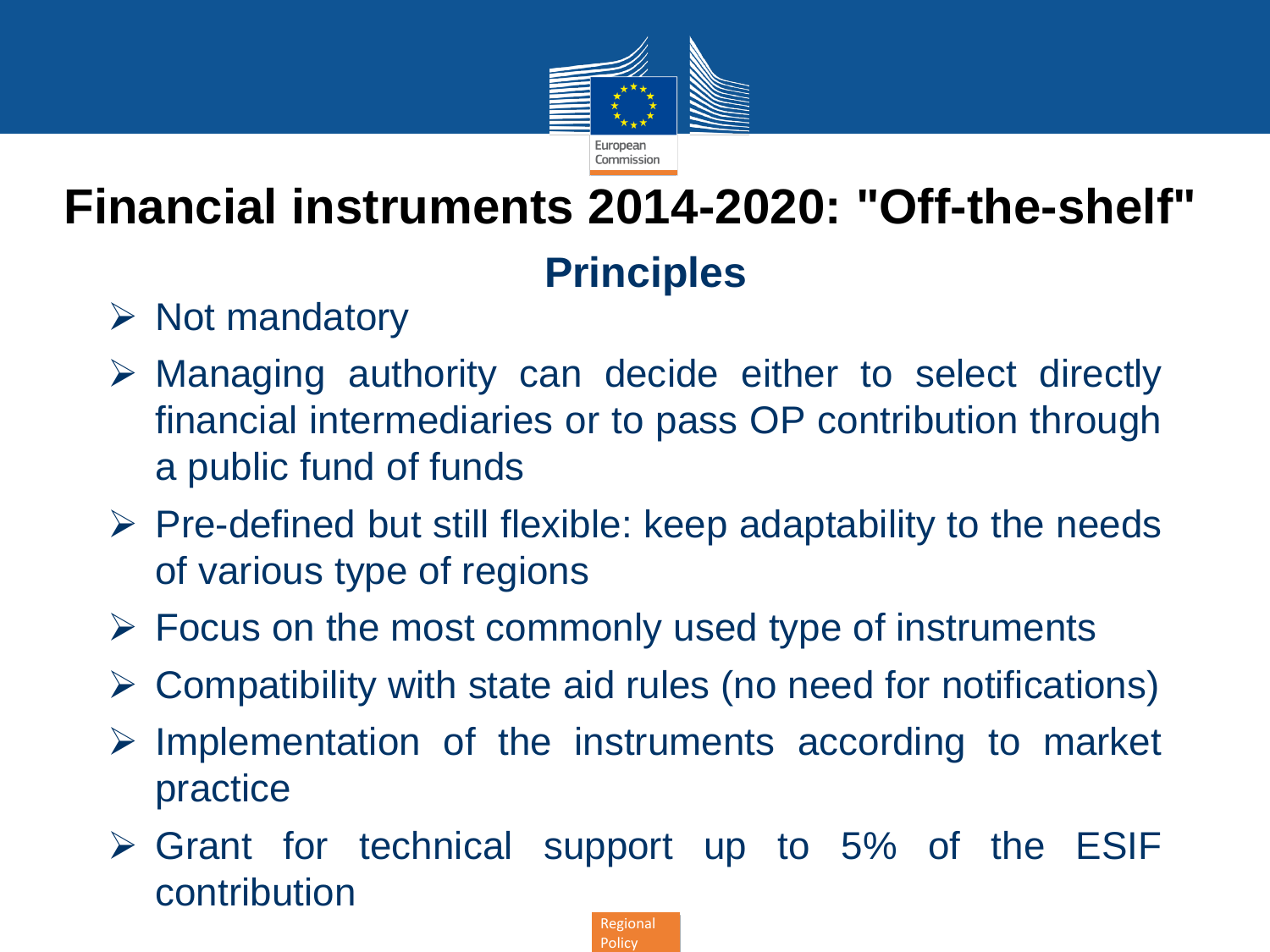

## **Financial instruments 2014-2020: "Off-the-shelf"**

## **Three for SMEs**

- 1. Loan for SMEs based on a portfolio risk sharing loan model (Risk Sharing Loan)
- 2. Guarantee for SMEs (partial first loss portfolio, capped guarantee)
- 3. Equity fund for SMEs and start-up companies based on a co-investment model (*in progress*)

**One for energy efficiency/renewable energies and one for urban development**

- 4. Renovation Loan based on a Risk Sharing loan model (RS Loan)
- 5. Urban Development Fund (*in progress*)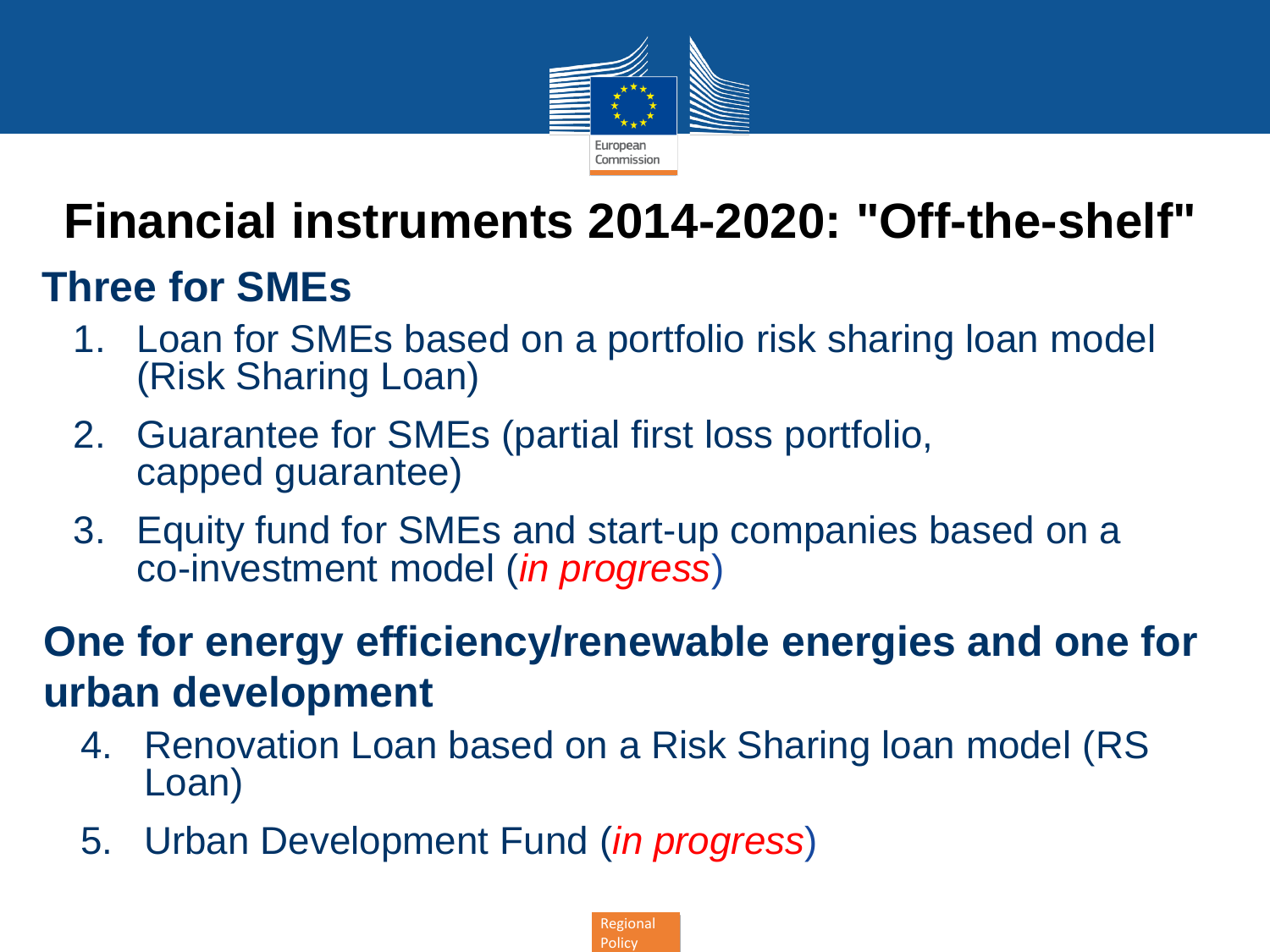

## **Loan for energy efficiency and renewable energies in the residential building sector (Renovation Loan)**



**Policy** 

passed to house owners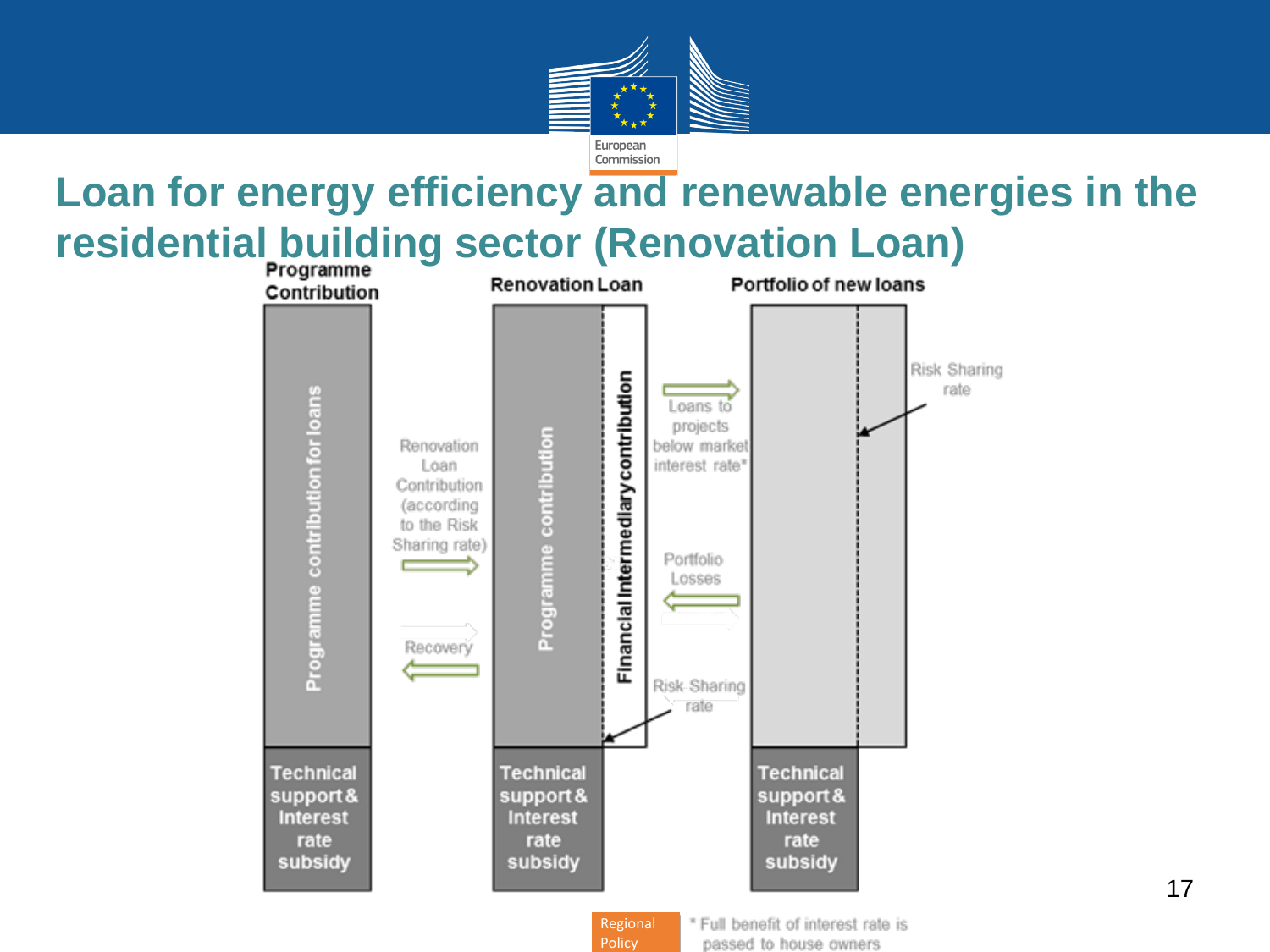

## **Renovation Loan:**

Commission

- Aim of the instrument: **Combining public and private resources** to finance natural persons owning premises / private owners at preferential conditions to invest in renewable or efficiency energy assets
- Risk-sharing: **85%/15%**, i.e. the financial intermediary shall contribute with its own private fund for a minimum of 15% (at market conditions)
- $\triangleright$  State aid:
	- **State-aid free at the level of the financial intermediary**
	- Compliant with **de minimis** rule at the level of owners with economic activities
- $\triangleright$  Purpose of the loan: energy efficiency or renewable measures (e.g. replacement or refitting of the heating, Improvement of heat insulation, replacement of windows and entrance doors, roof insulation, etc.
- Target: Natural, legal persons or independent professionals (economic activity), as well as administrators or other legal bodies acting on behalf and for the benefit of owners, owning premises (**apartment or individual household**), social housing companies, etc.
- Loan maturity: **Up to 20 years** (including grace period)
- Loan amount: **Up to EUR 75.000 / owner**
- Regional Advantage for the owners: access to finance at **preferential conditions** (interest rate and collateral reductions)

Policy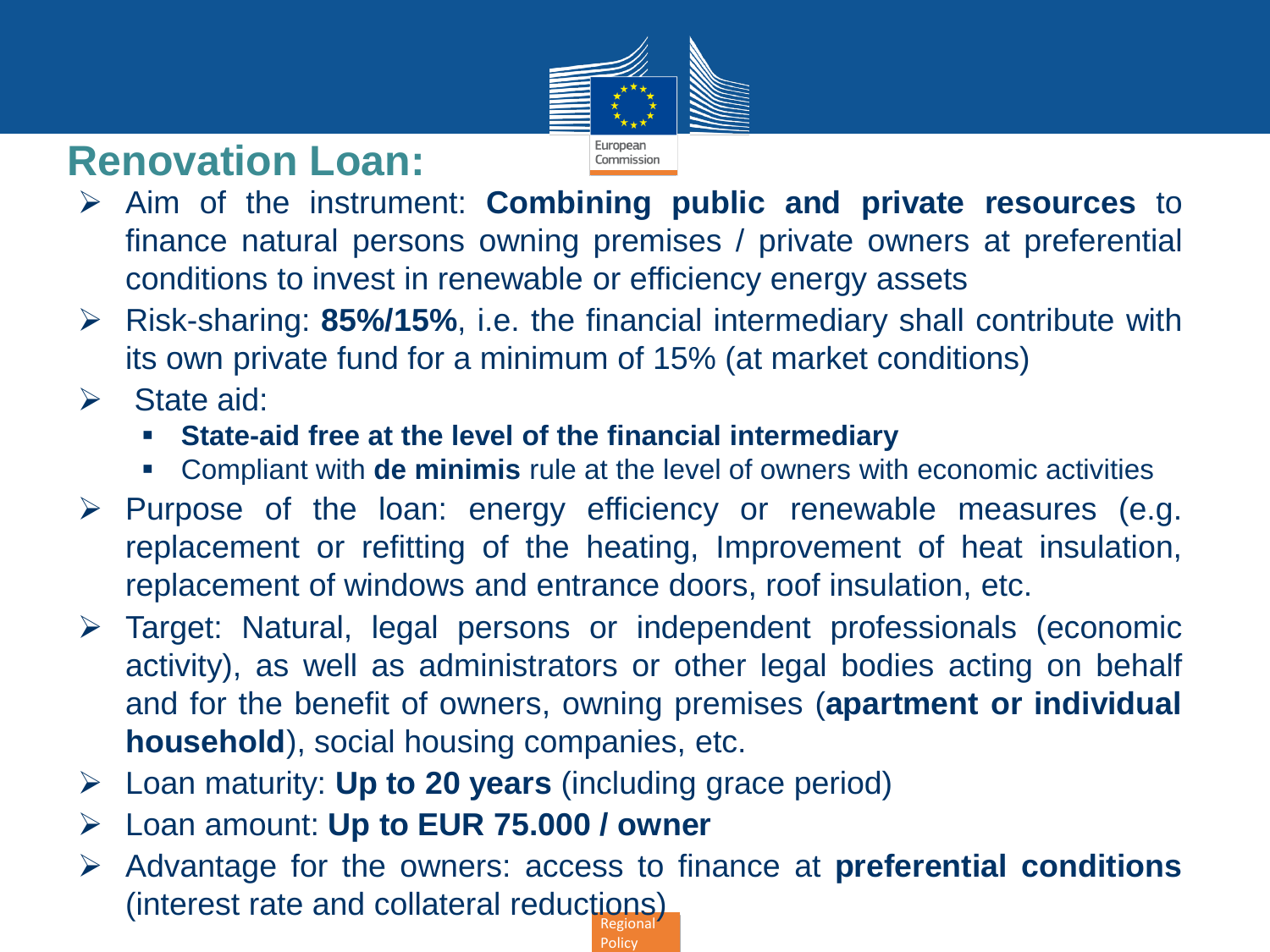

# **Research and Innovation and Smart Specialisation Strategies**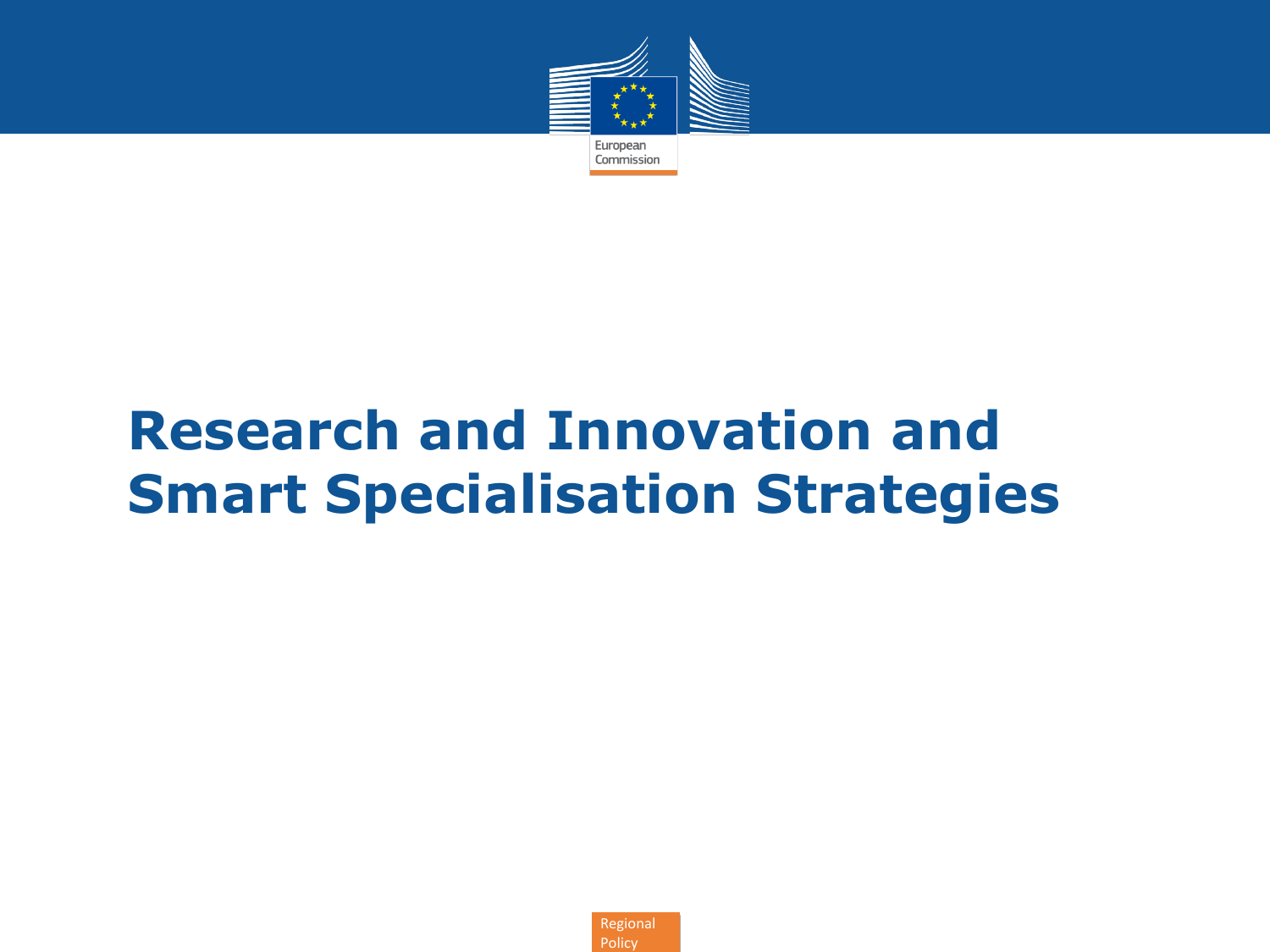

# **Research and Innovation**

- **Research and innovation** (R&I) in low-carbon technologies / sustainable energy is key to **achieving the EU climate and energy targets for 2020** and also the **target for 2050 of a 85-90% reduction in CO**<sub>2</sub> **emissions**.
- R&I in these areas also entails important **opportunities for regional development**. The objective of Cohesion Policy is to improve the regional economy in terms of **competitiveness, growth and jobs**. Therefore, it can only support research projects contributing to this objective. It cannot support projects for "purely" scientific purposes.

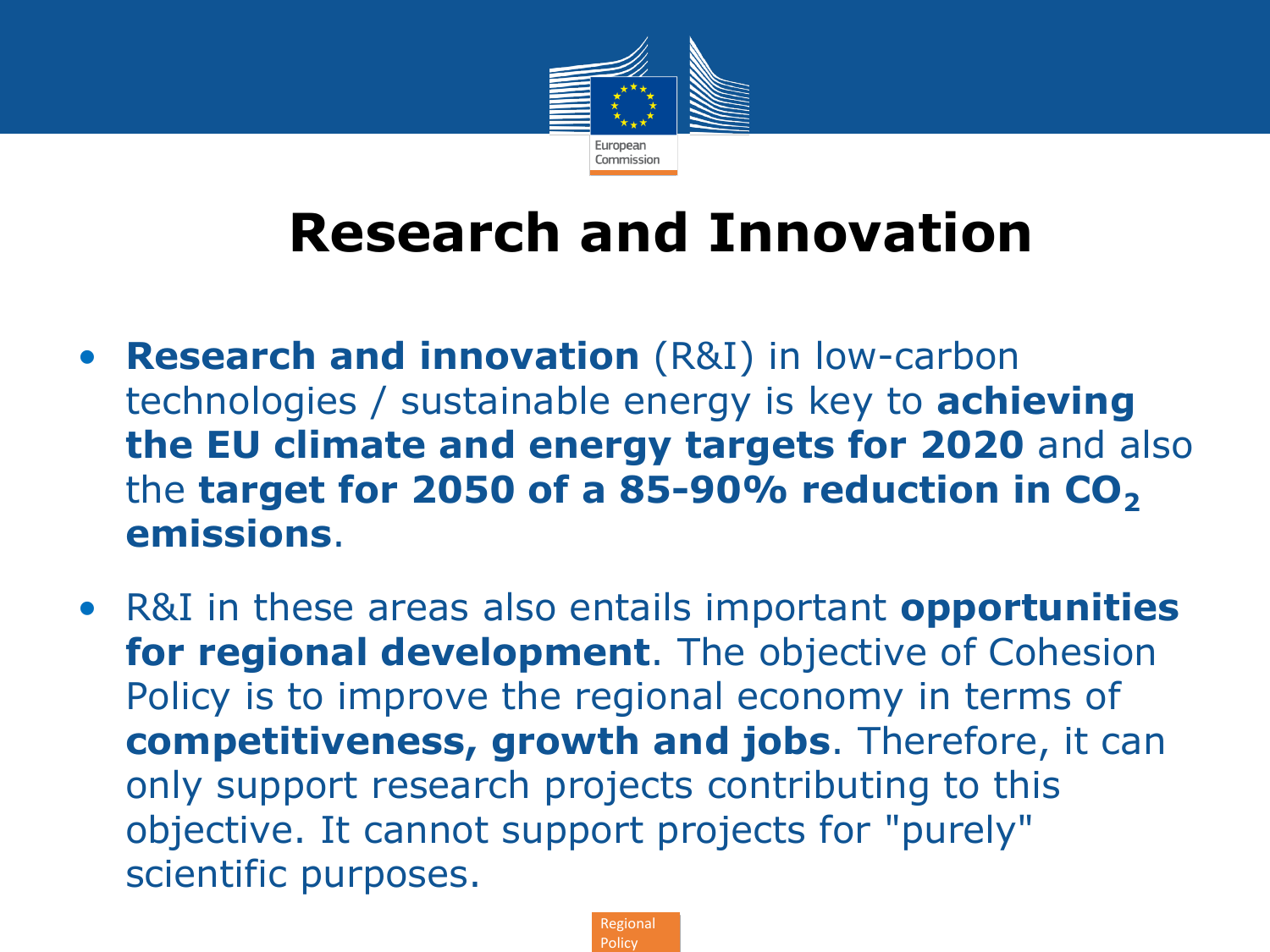

# **Research and Innovation**

- In assessing their position and assets in the context of the development and implementation of their smart specialisation strategies, **Member States and regions are invited to make full use of the knowledge developed in the framework of the SET Plan**
- In concrete terms, **include SET Plan / Smart Cities / Horizon 2020 actors in the strategy development:**
	- SET Plan Steering Group members, members of Horizon 2020 programme committee, researchers, EIT KIC InnoEnergy, European Energy Research Alliance, PPP on Energy-efficient Buildings, SPIRE PPP, other PPTs, JTIs, JUs, ETPs, EIPs, Marie Curie centres, research institutions with success in FP7, EUREKA …), … , and consult international networks (research AND business networks)

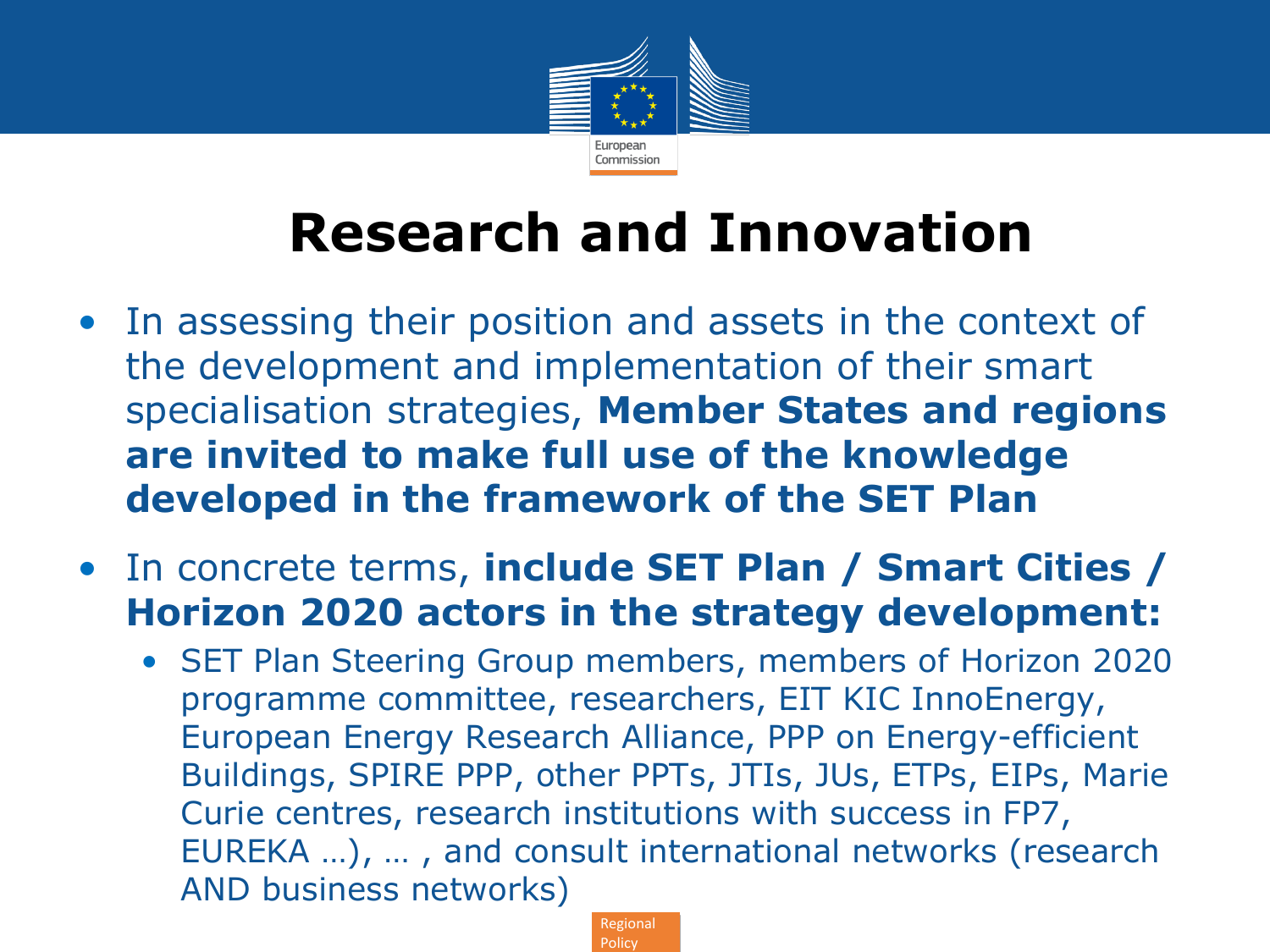

# **Research and Innovation**

- Public authorities expected to take an exemplary role, e.g. in engaging in state-of-the-art renovation of public buildings for improved energy efficiency (demand side).
- In doing so, they are invited to build on results from research projects under the Energy-efficient Buildings (EeB) PPP and other relevant EU level and national research.
- A certain number of regions can be expected to decide that they will focus Cohesion Policy resources for RTDI in the area of EE of buildings.

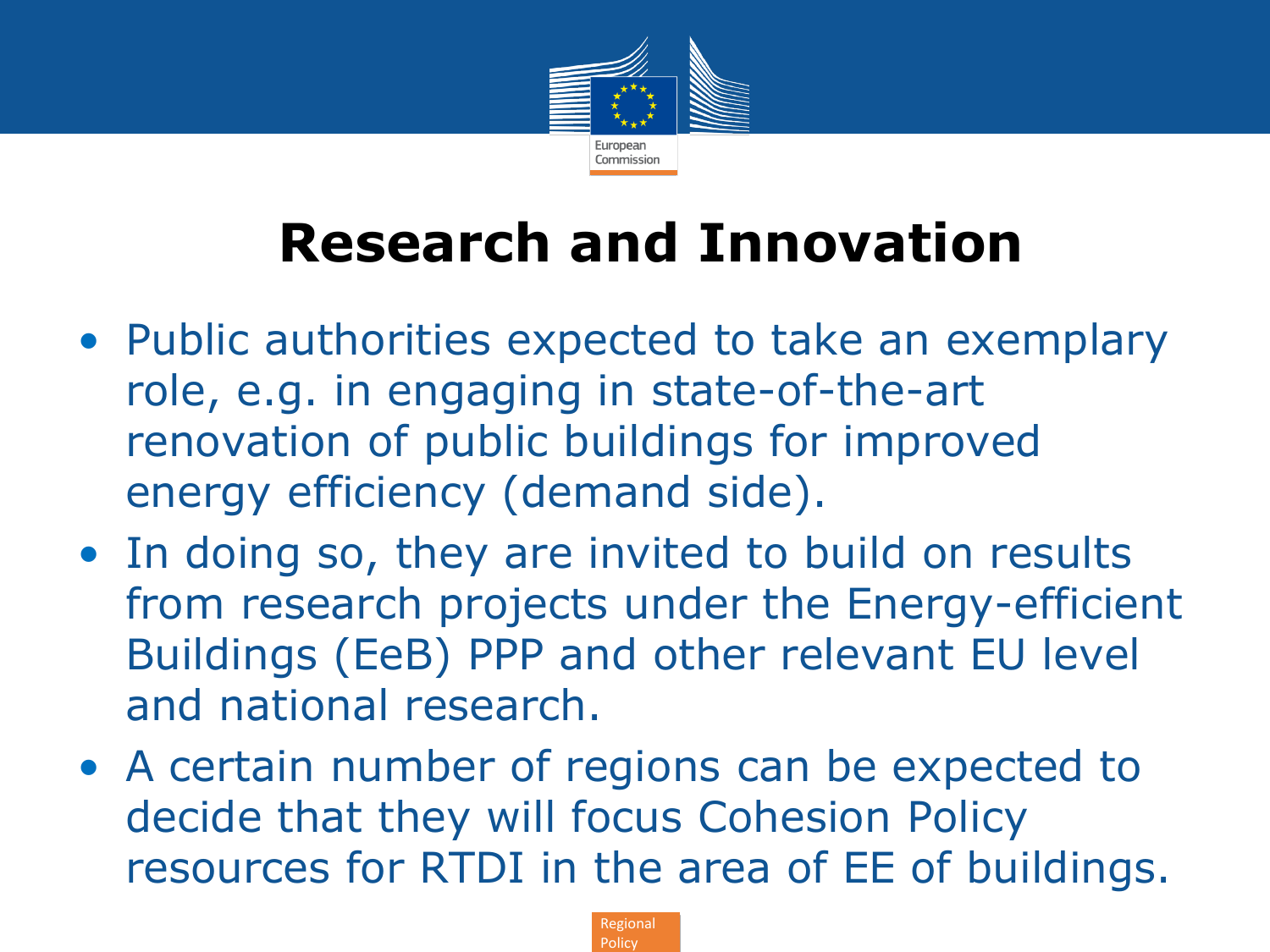

## **Check out the smart specialisations:**

# **RIS3 mapping of regions' and MS intentions in terms of smart specialisation fields allows to detect possible partners:** [http://s3platform.jrc.ec.europa.eu/eye-](http://s3platform.jrc.ec.europa.eu/eye-ris3;jsessionid=87skR80JmqXZLlWhxL8ZvyH9XYkGRTg62j2k1YVkctXQR0tRyWgQ!1058177620!1362916436845) [ris3;jsessionid=87skR80JmqXZLlWhxL8ZvyH9XYkGRTg62j](http://s3platform.jrc.ec.europa.eu/eye-ris3;jsessionid=87skR80JmqXZLlWhxL8ZvyH9XYkGRTg62j2k1YVkctXQR0tRyWgQ!1058177620!1362916436845) ັທ

See: http:

سآ

:jsessionid=

87skR80JmqXZ

WhxL8ZvyH9XYkGRTg6

62011362916436845

's3platform.jrc

j<br>O

curopa.eu/eye

[2k1YVkctXQR0tRyWgQ!1058177620!1362916436845](http://s3platform.jrc.ec.europa.eu/eye-ris3;jsessionid=87skR80JmqXZLlWhxL8ZvyH9XYkGRTg62j2k1YVkctXQR0tRyWgQ!1058177620!1362916436845)

2k1YVkctXQR0tRyWgQ!1058

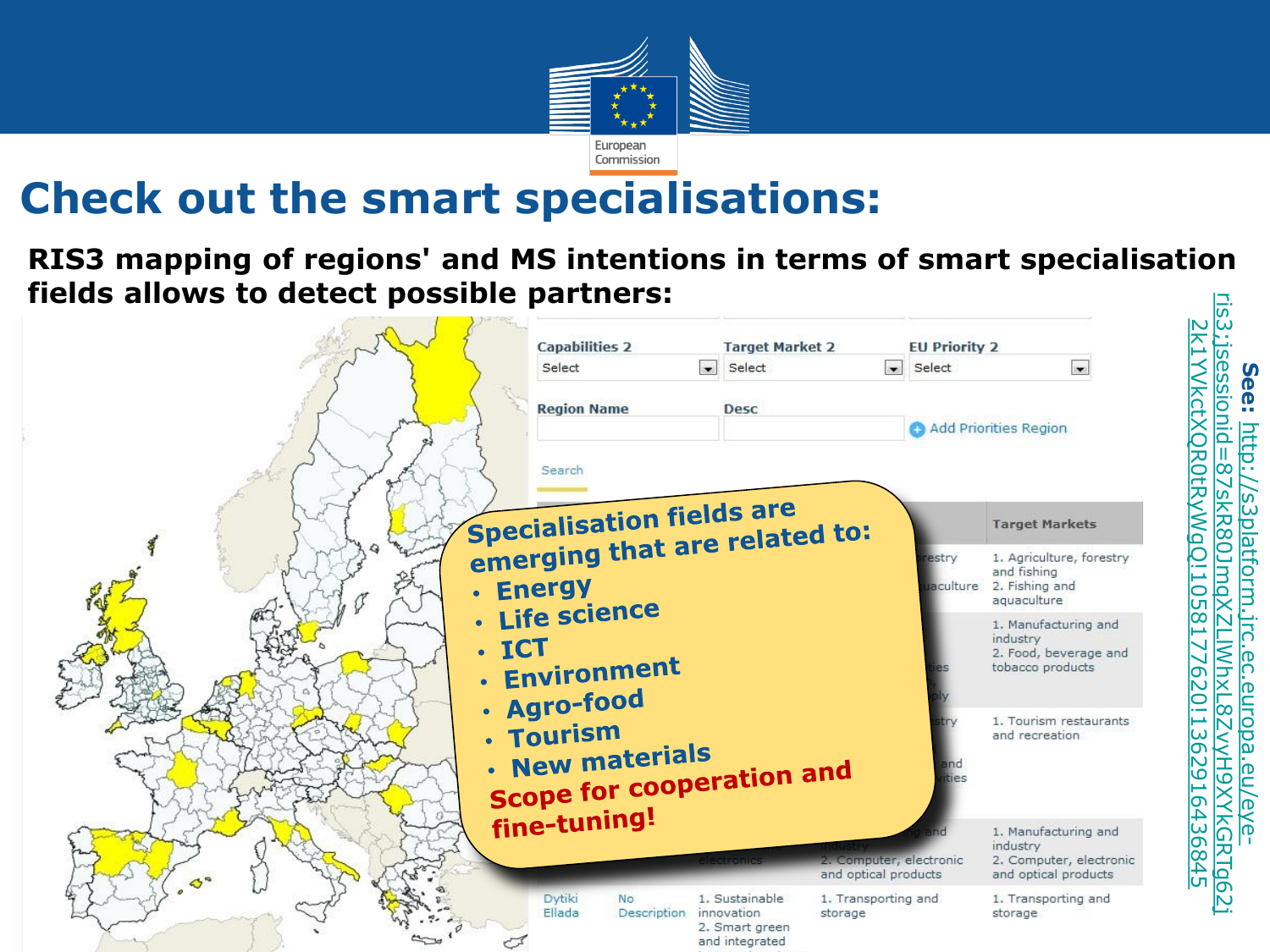

# **European Court of Auditors' (ECA) Special Report 21/2012: Costeffectiveness of Cohesion Policy Investments in Energy Efficiency**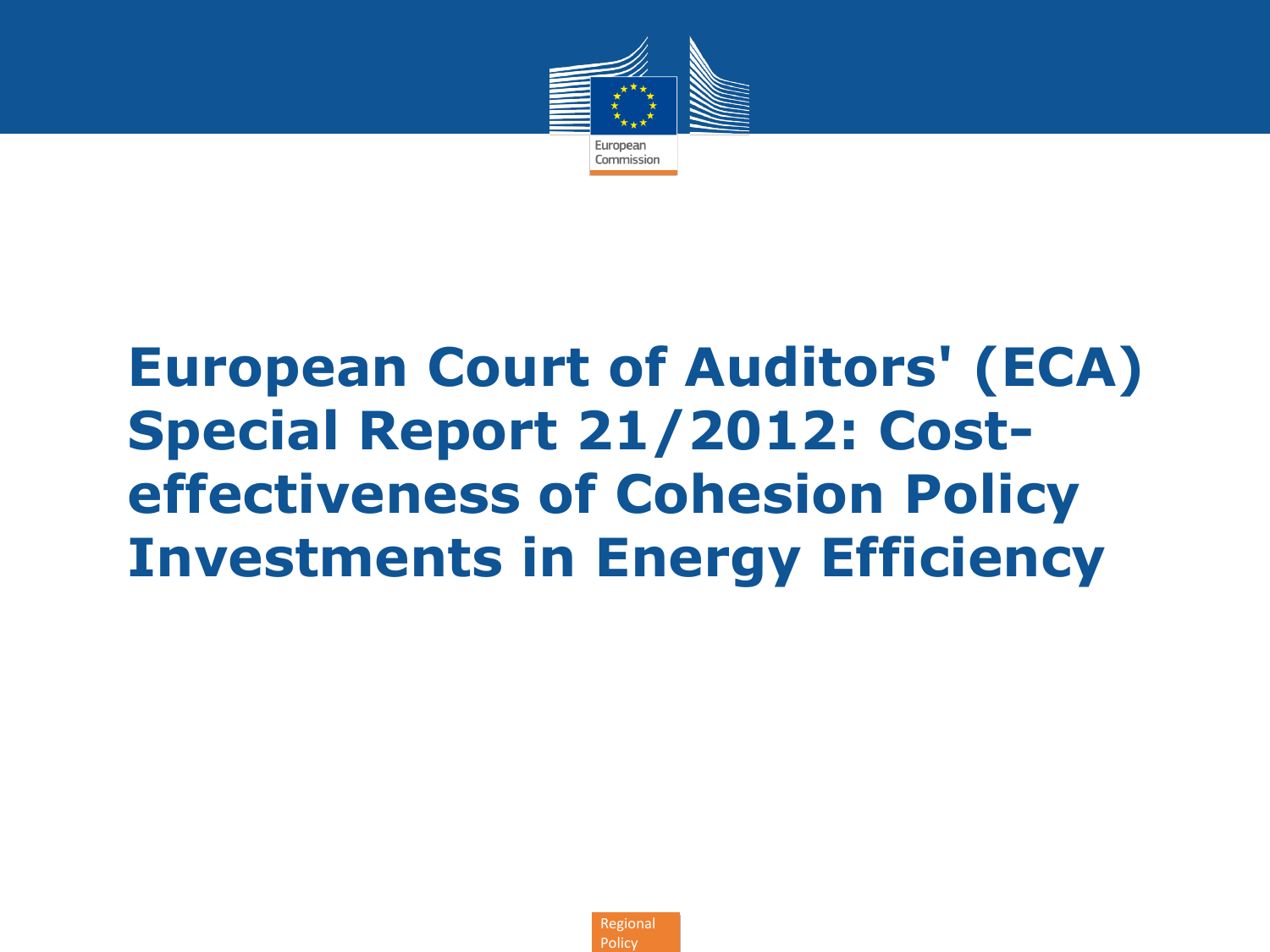

**ECA Special Report 21/2012: Cost-effectiveness of Cohesion Policy Investments in Energy Efficiency (1)**

#### *ECA Main conclusions:*

- **Right conditions in programming and financing had not been set**
	- No needs assessment in OPs
	- Cost-effectiveness concept not used for allocating funding to measures and projects
	- Performance indicators not appropriate
- **Audited energy efficiency projects in public buildings were not cost-effective**
	- Projects did not generate a good ratio between energy savings and corresponding investment cost
	- Energy audits not mandatory or not appropriate

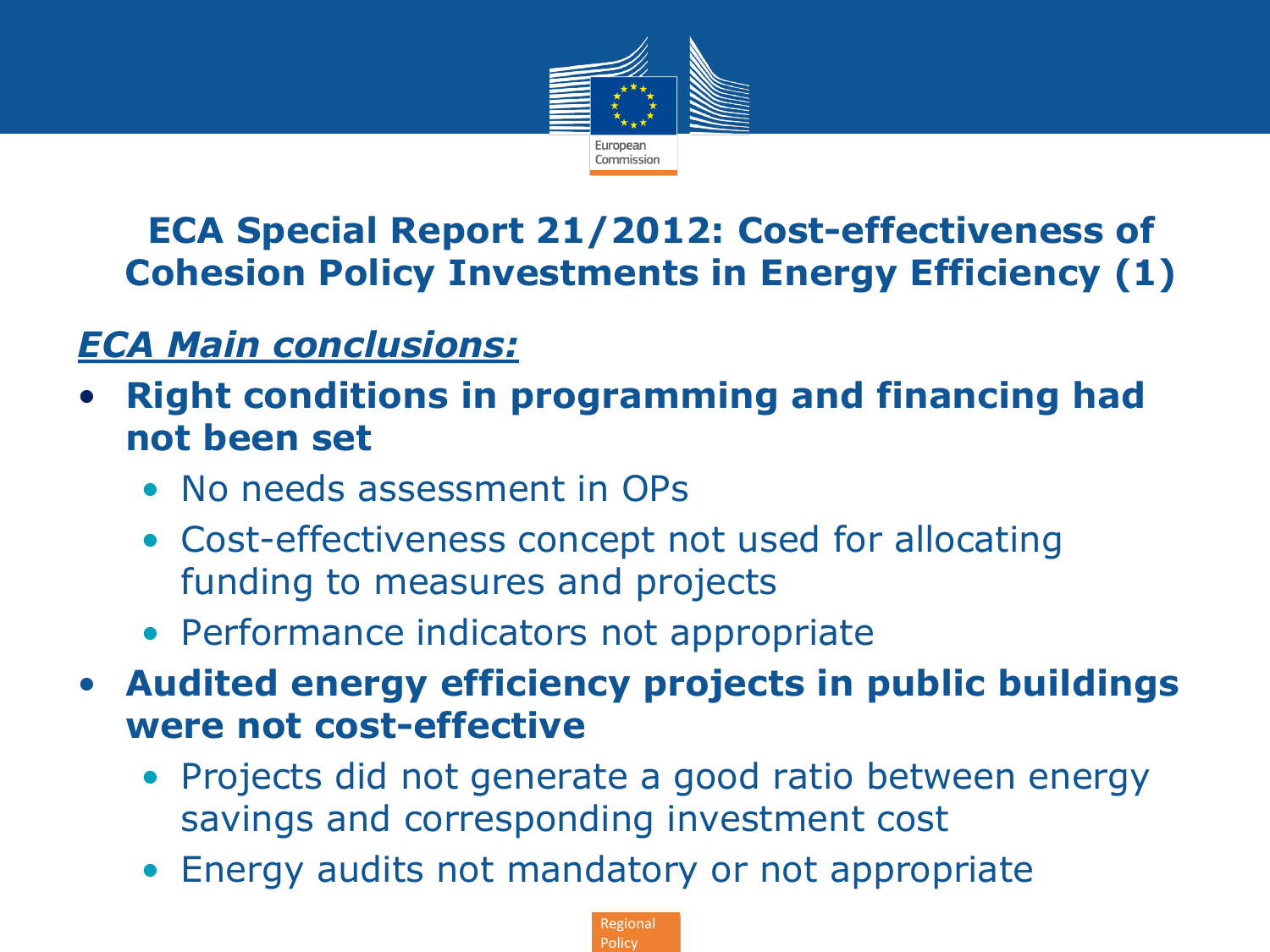

**ECA Special Report 21/2012: Cost-effectiveness of Cohesion Policy Investments in Energy Efficiency (2)**

#### *ECA Main recommendations:*

- **Cohesion policy funding for energy efficiency measures should be subject to:**
	- **Needs assessment at programme level**, assessing energy consumption by end-use in all sectors and identifying the economy's energy savings potential
	- **Regular monitoring and use of comparable performance indicators**; identification of contribution of cohesion policy funds to 20% energy savings target
	- **Use of transparent project selection criteria and standard investment costs per unit of energy saved**; Commission should set maximum acceptable simple payback period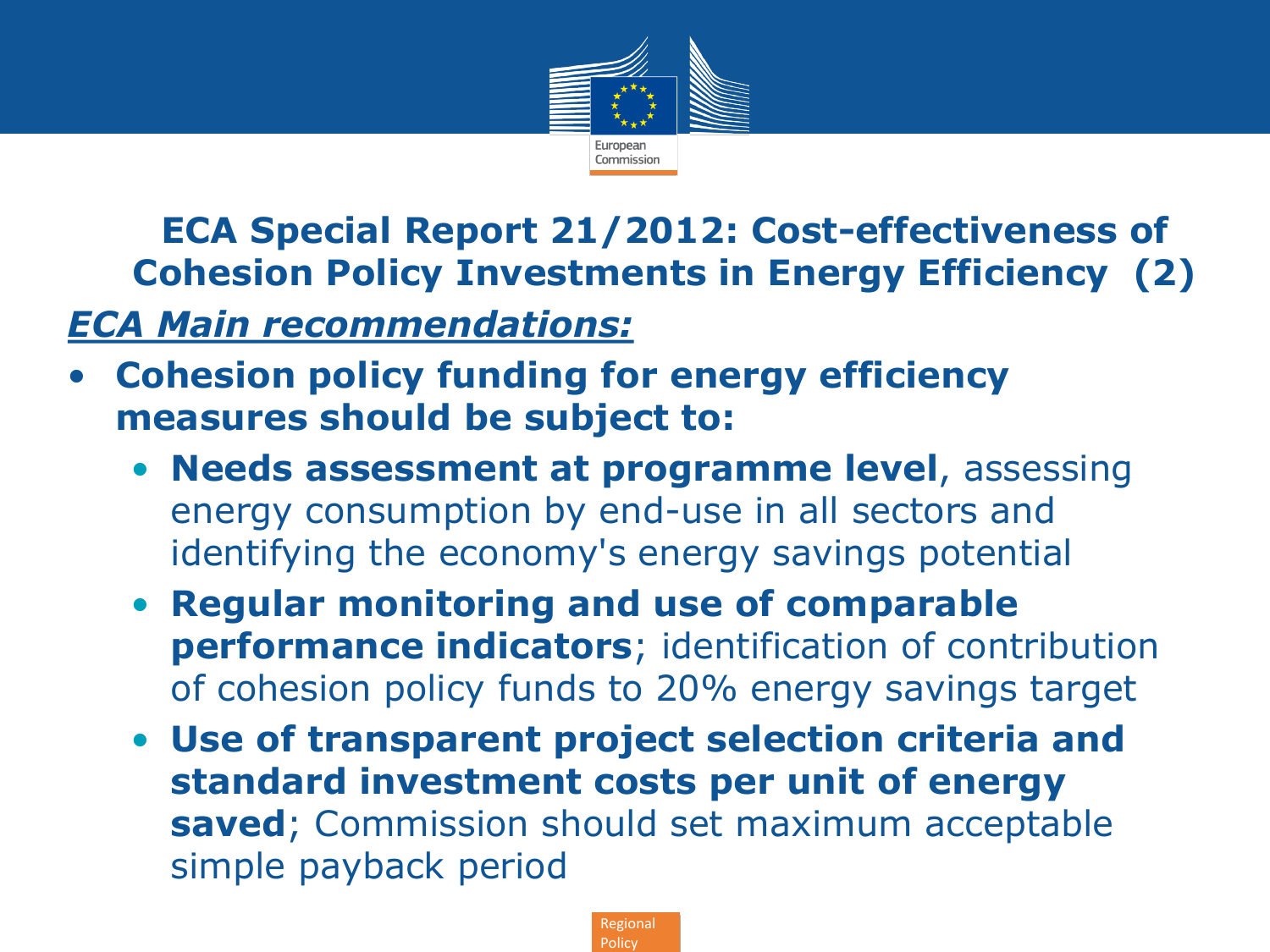

**ECA Special Report 21/2012: Cost-effectiveness of Cohesion Policy Investments in Energy Efficiency (3)** *Commission reply:*

- PAs shall include an analysis of disparities, **development needs** and growth potential with reference to the TOs and the territorial challenges and all programmes should be in line with the PA.
- The **long-term strategy for mobilising investment in the renovation of the national building stock**, including policies and measures to stimulate costeffective deep renovations, will also be a **useful basis for needs assessment** and planning.

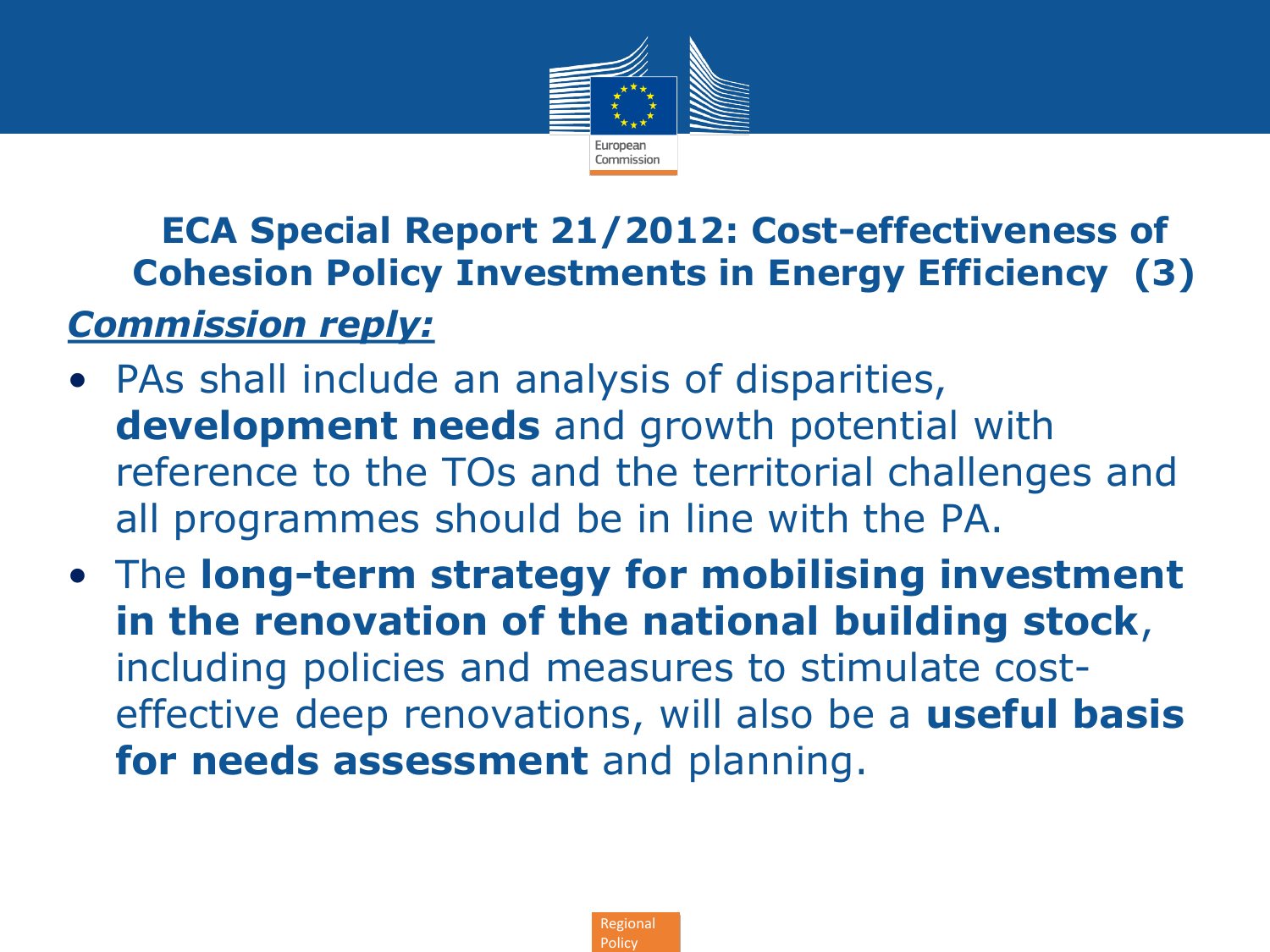

#### **ECA Special Report 21/2012: Cost-effectiveness of Cohesion Policy Investments in Energy Efficiency (4)** *Commission reply:*

- However, Cohesion Policy is an **integrated and place-based policy**, and EE is only one of multiple objectives.
- It is important to take an **integrated approach** and not carry out EE improvements in isolation. They should be rather considered as part of a general refurbishment leading to the overall improvement of a particular building. It makes clear sense to carry out other improvements of a building at the same time as doing EE improvements. This typically also results in **more cost-effective projects overall**.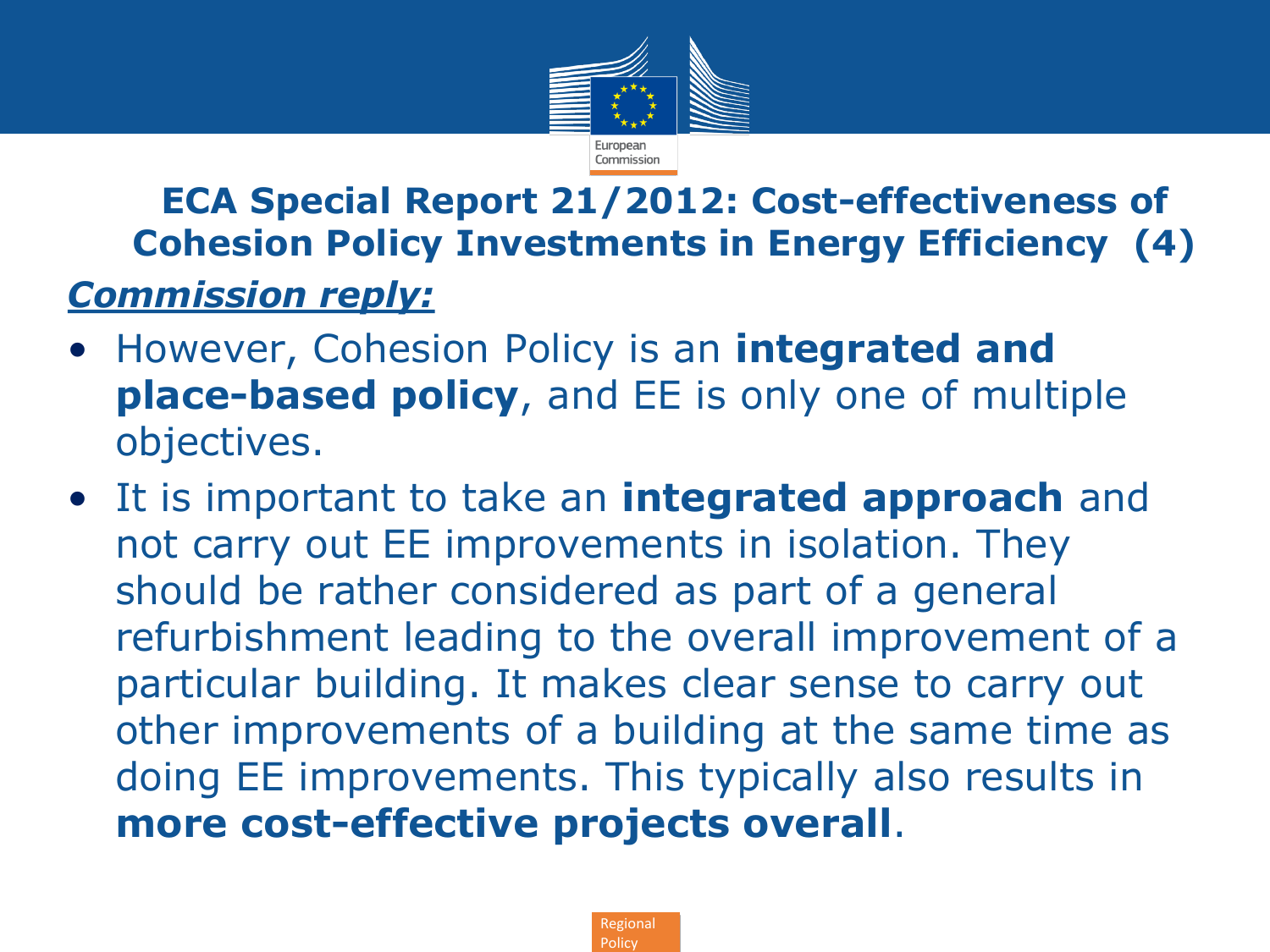

**ECA Special Report 21/2012: Cost-effectiveness of Cohesion Policy Investments in Energy Efficiency (5)** *Commission reply:*

- An **integrated approach** means that buildings in a particular neighbourhood might be selected for renovation as part of an overall integrated plan for urban regeneration. Or that if a particular public building is up for renovation at a specific point in time for whatever reason, it makes sense to also address the EE aspects in the same round of refurbishment work.
- The buildings where Cohesion Policy EE investments will be made will thus **not be selected on the basis of their EE improvement potential only**.

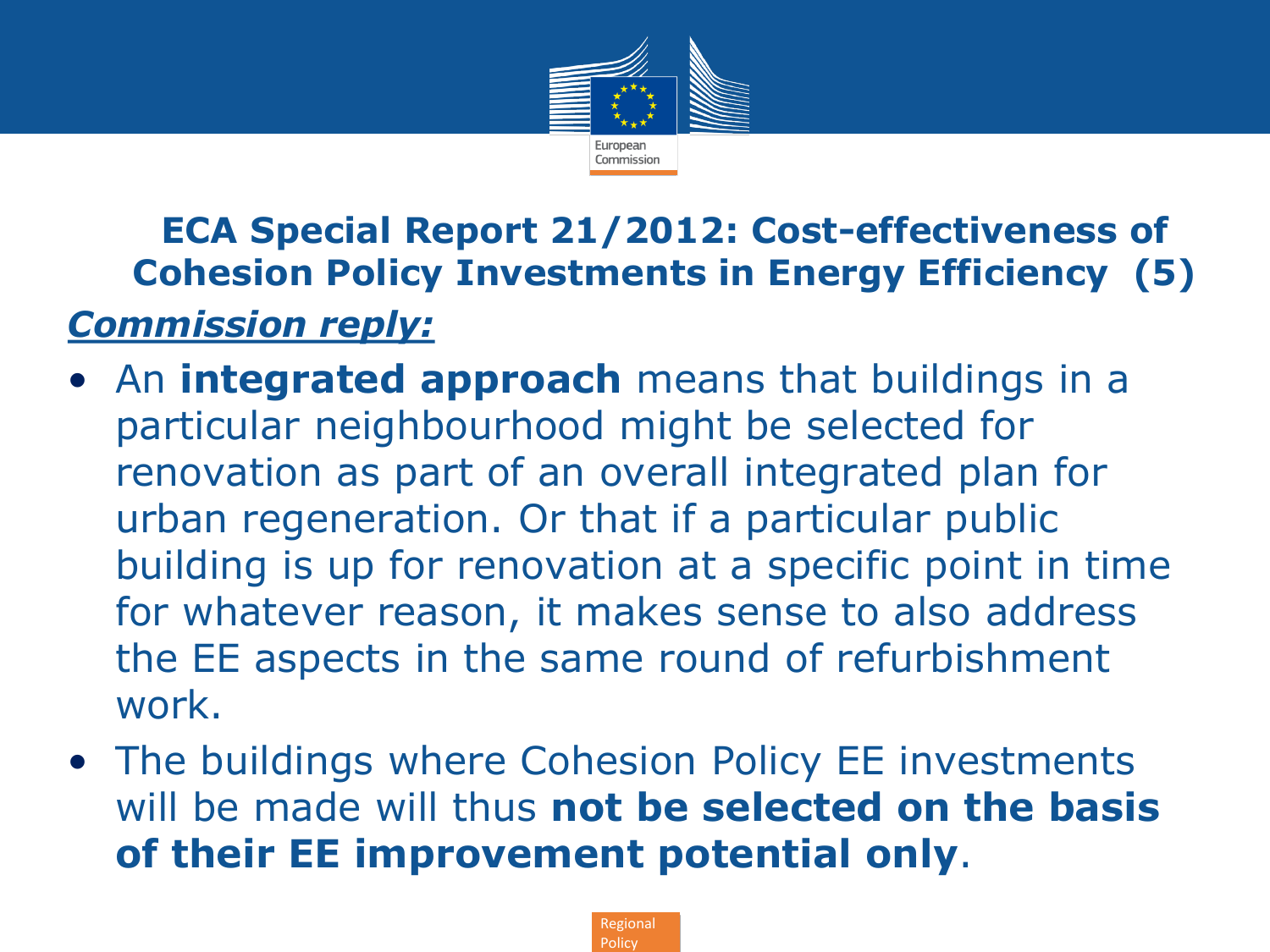

**ECA Special Report 21/2012: Cost-effectiveness of Cohesion Policy Investments in Energy Efficiency (6)** *Commission reply:*

- Changes for 2014-2020 will contribute to the **improvement of programme performance**.
- The Regulations envisage three **common indicators** for EE for all MS, thus making an aggregation at EU level possible. But it will not be possible to aggregate the total contribution to 20% target (kWh saved only in public buildings). Also, the comparability of the indicators will be limited, given the fact that these indicators depend on many factors (e.g. energy/commodity prices, climate conditions) that could render them misleading.

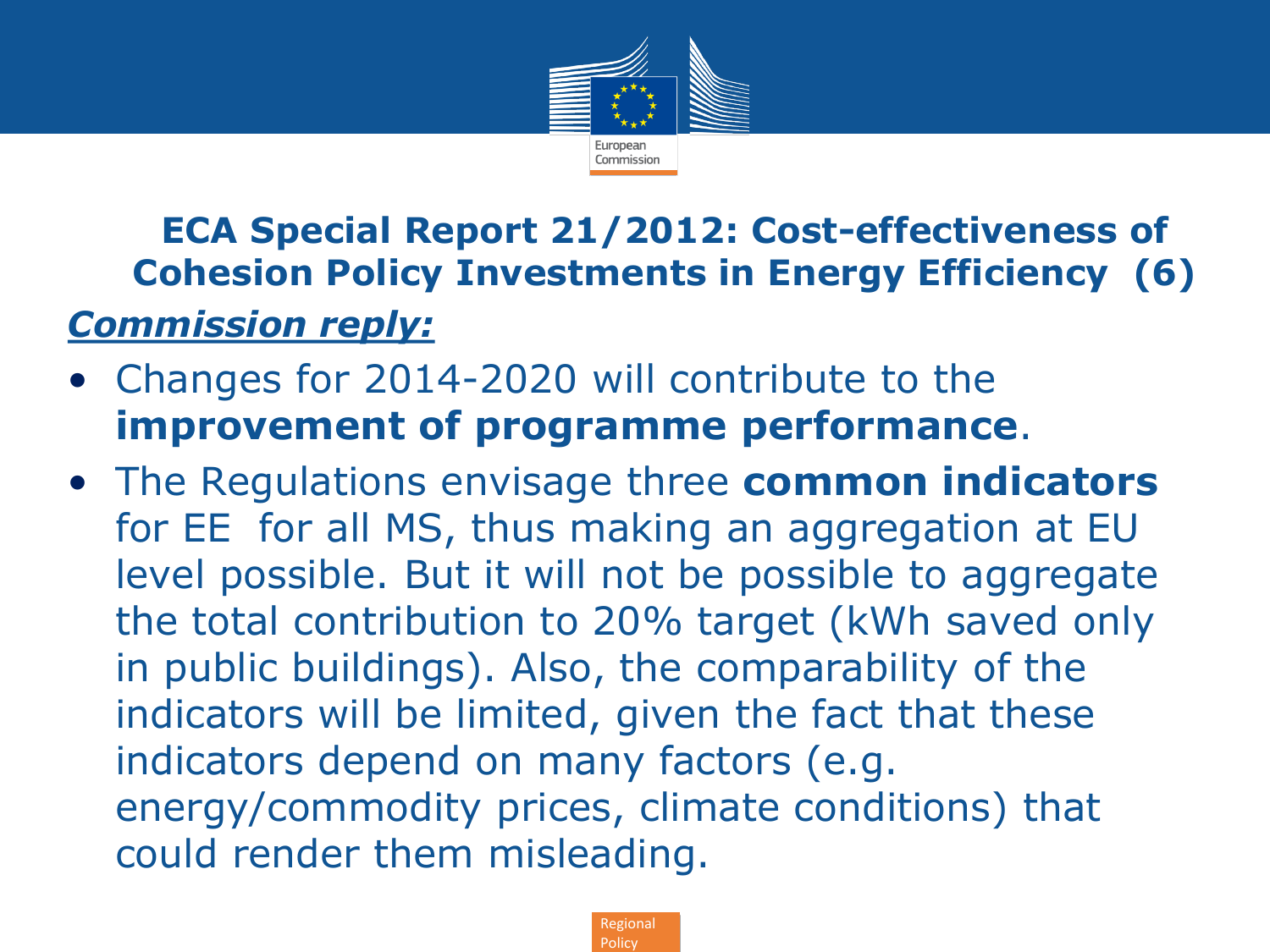

#### **ECA Special Report 21/2012: Cost-effectiveness of Cohesion Policy Investments in Energy Efficiency (7)** *Commission reply:*

- The **focus on a simple payback period is not appropriate**. Setting standard investment costs per kWh saved across the EU is not possible, as these costs differ considerably, e.g. due to different prices for equipment, different climate conditions, different types of buildings or different levels of already implemented savings. EE investments in public buildings may also be part of "deep renovation" works entailing longer payback times.
- The Commission has developed **technical guidance**, which could serve as a basis for setting up project evaluation, monitoring and verification mechanisms. The Energy Efficiency Directive requires MS to promote the availability of high quality **energy audits** to all final customers.

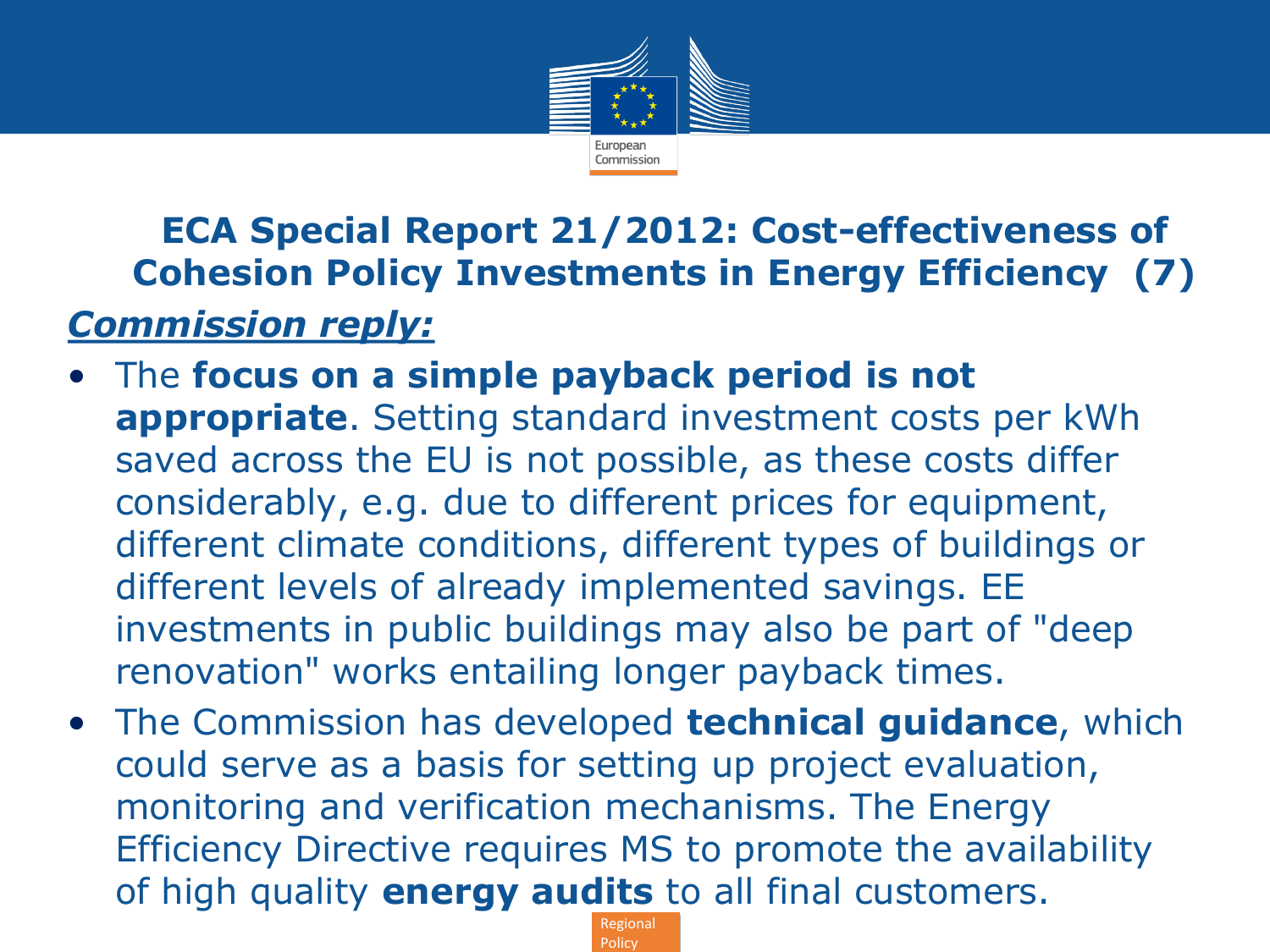

**More information**

**Cohesion Policy Project Examples:**

Regional │ <sup>32</sup> *http://ec.europa.eu/regional\_policy/indexes/project\_examples\_en.cfm*  **Thematic Guidance on Cohesion Policy investments in the shift towards a low-carbon economy:** *http://ec.europa.eu/regional\_policy/information/guidelines/index\_en.cfm#7* **Financing the energy renovation of buildings with Cohesion Policy funding – Technical Guidance** *http://ec.europa.eu/regional\_policy/information/brochures/index\_en.cfm#5* **Expert Evaluation Network reports on renewable energy and energy efficiency in housing:** *http://ec.europa.eu/regional\_policy/information/evaluations/index\_en.cfm#1* **Practical Guide to EU funding opportunities for Research and Innovation:** *http://cordis.europa.eu/eu-funding-guide/home\_en.html* **Smart Specialisation Platform:** *http://s3platform.jrc.ec.europa.eu/home* **Guide "Connecting Smart and Sustainable Growth through Smart Specialisation":** *http://s3platform.jrc.ec.europa.eu/documents/10157/0/greengrowth.pdf* **Commission Staff Working Document – Financial Instruments in Cohesion Policy:** *http://ec.europa.eu/regional\_policy/sources/docoffic/official/communic/financial/financial\_instruments\_2012\_en.pdf* **Guidance on Financial Instruments in Cohesion Policy 2014-2020:** *http://ec.europa.eu/regional\_policy/information/guidelines/index\_en.cfm#3* **Panorama Autumn 2012: Using financial instruments to leverage support for regional policy:**  *http://ec.europa.eu/regional\_policy/sources/docgener/panorama/pdf/mag43/mag43\_en.pdf* **Financial Instruments: A Stock-taking Exercise in Preparation for the 2014-2020 Programming Period:** *http://ec.europa.eu/regional\_policy/thefunds/instruments/doc/fls\_stocktaking\_final.pdf* **JESSICA horizontal (thematic) studies:**  *http://ec.europa.eu/regional\_policy/thefunds/instruments/jessica\_horizontal\_en.cfm* **Intelligent Energy Europe Projects:** *http://eaci-projects.eu/iee/page/Page.jsp*

**Policy**